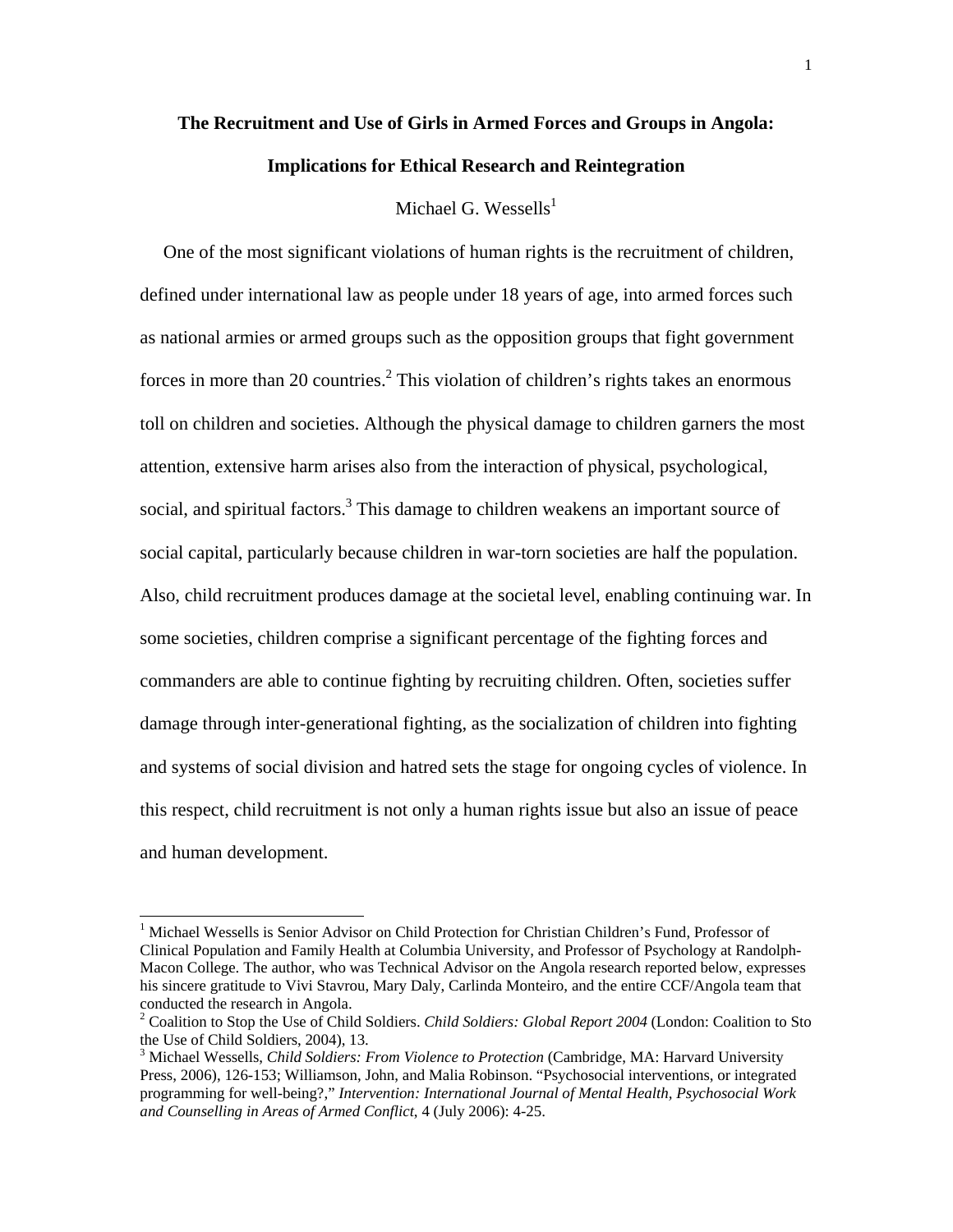Until relatively recently, the study of child soldiers was, in effect, the study of boy soldiers, as girls who had been recruited by armed forces and groups were either invisible or marginalized.<sup>4</sup> The emphasis on boys probably reflected the patriarchal values that pervade most societies and that systematically privilege males over females.<sup>5</sup> Also, the concern with boys reflected a concern over building security in the post-conflict environment, where important tasks are to stand down opposing armies, reform the security sector, and enable former combatants to integrate into civilian life. This security lens, with its emphasis on former combatants, relegated to the margins the girls who had not been fighters but had filled roles such as servants, porters, cooks, and concubines. Regarded as "camp followers," girls were typically left out of the programs of disarmament, demobilization and reintegration (DDR) that boys and men participated in.<sup>6</sup>

 Today, a new generation of research is bringing girl soldiers out of the margins, shattering the view of girls as passive followers and challenging girls' exclusion from DDR processes. Although hard figures are difficult to come by in war zones, some studies have estimated that as many as 40% of the fighters in contemporary intra-state wars are girls<sup>7</sup> and in particular areas, they comprise as much as half the armed group.<sup>8</sup> In addition, an expanding array of data indicates that girls serve in a wide variety of roles,

<sup>&</sup>lt;sup>4</sup> Dyan Mazurana, Susan McKay, Khristopher Carlson, and Janet Kasper, "Girls in Fighting Forces and Groups: Their Recruitment, Participation, Demobilization, and Reintegration," *Peace and Conflict: Journal of Peace Psychology* 8(2): 97-124; Susan McKay and Dyan Mazurana, *Where Are the Girls? Girls in Fighting Forces in Northern Uganda, Sierra Leone and Mozambique: Their Lives During and After War*, (Montreal: International Centre for Human Rights and Democratic Development, 2004), 17-20. Wessells, *Child Soldiers*, ix. 5

 $<sup>5</sup>$  Mazurana et al., "Girls in Fighting Forces," pp. 98-101.</sup>

<sup>&</sup>lt;sup>6</sup> Wessells, *Child Soldiers*, 154-180.

Graca Machel, *The Impact of War on Children* (Cape Town: David Phillip, 2001), 17; Save the Children/UK, "Forgotten casualties of war: Girls in armed conflict., November, 2005, 1. 8

Human Rights Watch, *You'll Learn Not to Cry: Child Combatants in Colombia* (New York: Human Rights Watch, 2003), 53.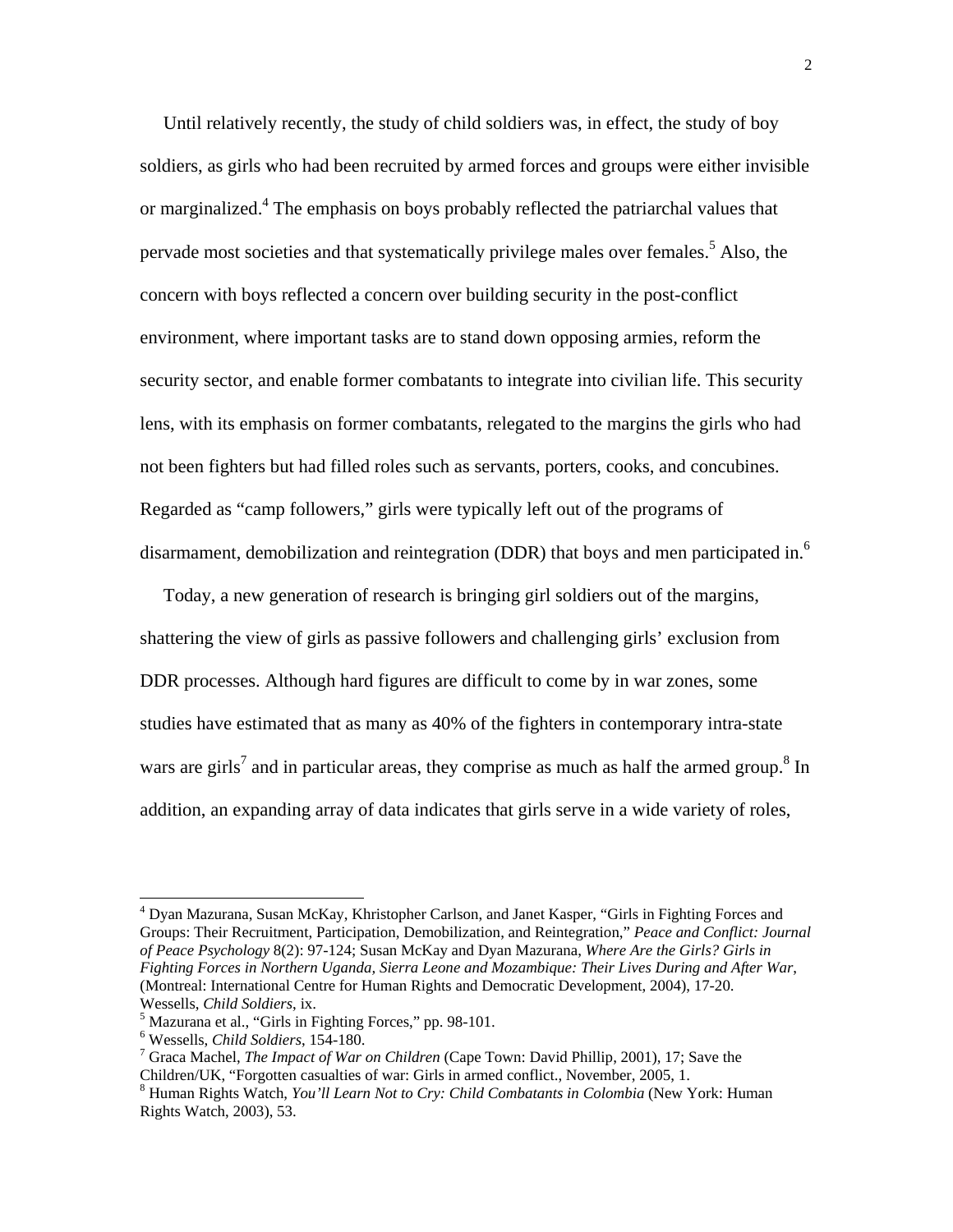including combatants, and are actors who make choices and exhibit significant agency.<sup>9</sup> In fact, I have known girls in Sierra Leone who had served not only as fighters but also as commanders who prided themselves on their toughness. And in Sri Lanka, girls are often selected for the task of conducting suicide bombings since they are more likely than boys to successfully slip through security checkpoints<sup>10</sup>. These data caution against the marginalization of girls, make the prevention of girls' recruitment a high priority in situations of armed conflict, $11$  and indicate the need to extend to girls DDR benefits that are equivalent to those boys enjoy.

 However, research on girl soldiers is still in its infancy. There is a paucity of data on the prevalence of girl soldiering and on fundamental questions such as why are girls recruited and how do the recruited girls differ from girls who had not been recruited. Also, relatively little is known about how to support girls' reintegration in situations where the levels of stigmatization are very high. At this early stage of research, it is useful to consider different country cases in an effort to move beyond monolithic images of girl soldiers and to identify even in a preliminary manner the different patterns of girls' recruitment and use. At the same time, it is crucial to analyze the complex ethical issues that attend research on girl soldiers.

 This paper examines the case of Angola, which has received relatively little attention. The Angolan case is particularly interesting because it reveals that girls' recruitment is

<sup>9</sup> Rachel Brett and Irma Specht, *Young Soldiers: Why They Choose to Fight* (Boulder: Lynne Rienner, 2004), 85-104; Wessells, *Child Soldiers*, 85-106; Harry West, "Girls with Guns: Narrating the Experience of War of FRELIMO's 'Female Detachment,'" in *Children and Youth on the Front Line: Ethnography, Armed Conflict and Displacement*, ed. Jo Boyden and Joanna de Berry (New York: Berghahn, 2004), 105- 129.

<sup>10</sup> Robert Pape, *Dying to Win: The Strategic Logic of Suicide Terrorism* (New York: Random House, 2005), 139-146.

<sup>&</sup>lt;sup>11</sup> UNICEF, "The Paris principles: The principles and guidelines on children associated with armed forces or armed groups" (February, 2007), 12; Wessells, *Child Soldiers*, 165-180.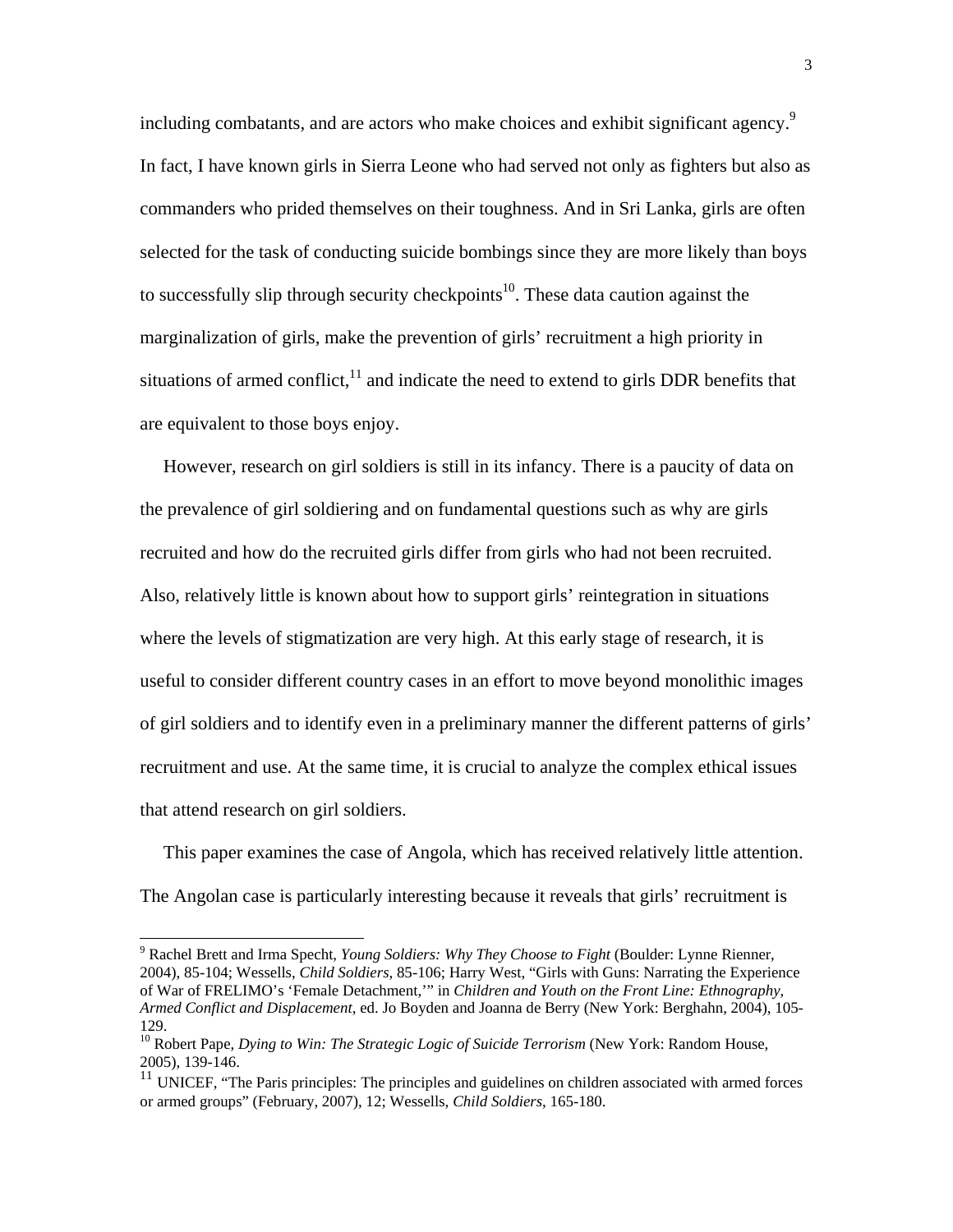neither incidental nor driven by convenience but owes to commanders' desire to exploit girls as resources in particularized ways that are tailored to the local context and are aimed to procure the resources needed to fight in an effective manner. Further, the Angolan case underscores the issue of girls' stigmatization and its implications for reintegration efforts. Typically, DDR supports are provided in an open manner targeted on the recipients. This approach, however, could increase the risks to formerly recruited girls who are already severely stigmatized and who wish not to be identified as formerly recruited. The international humanitarian community needs to learn how to support girls' reintegration in 'quieter,' contextually appropriate ways that likely consist of nonformal supports rather than formal, publicly announced supports. A high priority is to learn from girls how they have been affected, what their current situation is, and what supports them but to do so without increasing the girls' stigmatization. Although few roadmaps exist on how to do this, the Angolan case offers a useful model. The paper concludes with a reflection on the implications for the task of reintegrating forcibly recruited girls into civilian society.

 The methodology of the research reported here is deliberately qualitative, inductive, and designed to capitalize on the richness of narrative data and a highly supportive interview process. The qualitative approach is appropriate because it enables the probing of the girls' own understandings of their war experiences and what has helped them or not helped them afterwards. By giving girls the opportunity to tell their stories, the research helps to give girls a voice and to end their invisibility. By eliciting the girls' own understandings and then inductively forming categories that embody key elements of their experience, this methodology avoids the common error of using adult defined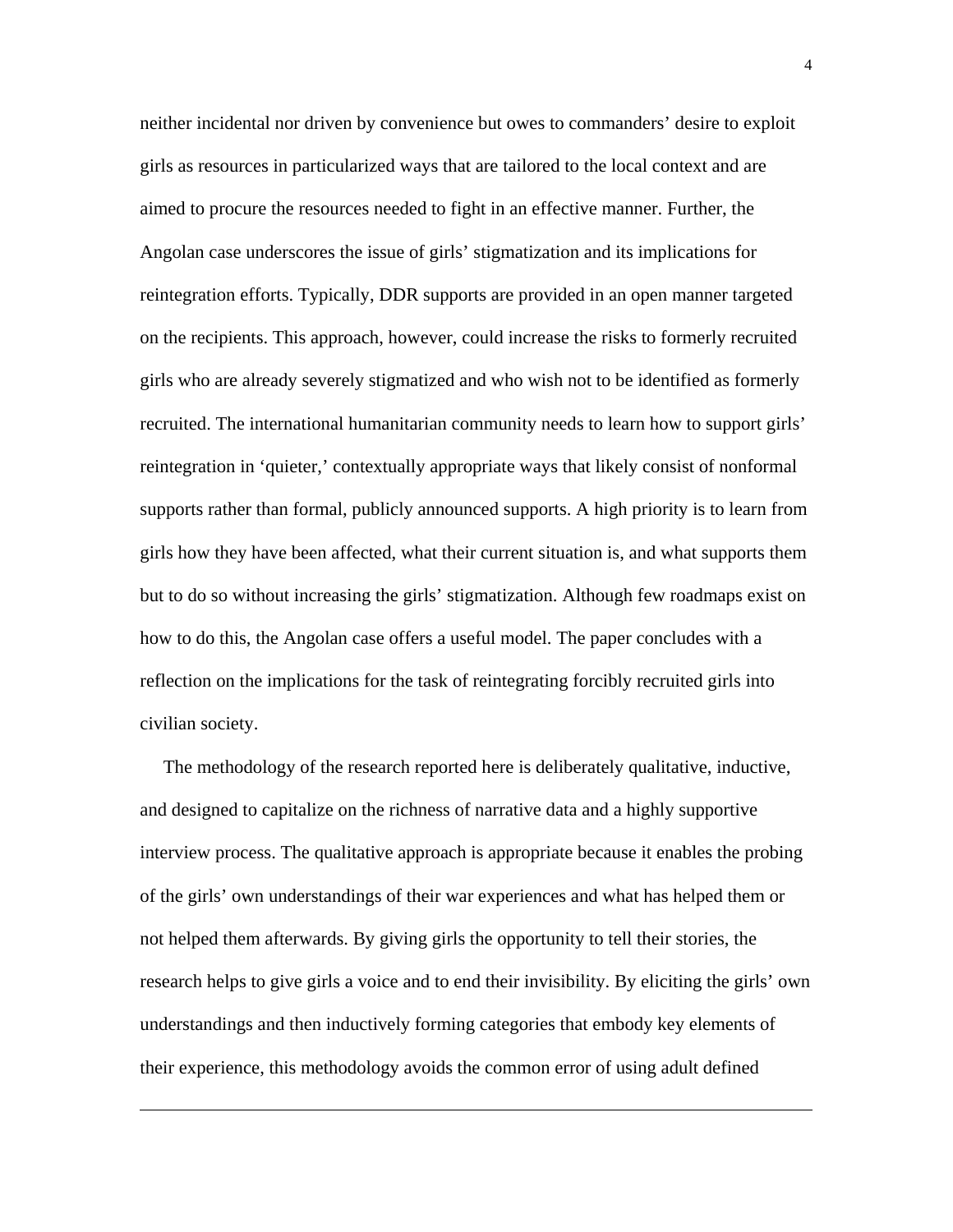categories and descriptors of the girls' experience, which are then imposed on girls in structured or semi-structured interviews. Since girls' understandings of their situation often differs from that of adults, an essential first step was to listen carefully to the girls and work inductively in categorizing their experiences.

 Although the qualitative approach has many benefits in its own right, the participatory approach taken here also provides a foundation for more quantitatively oriented research. The latter approach would have been premature in the context in which this research was conducted since it would have entailed identifying large numbers of girls who had been in armed groups. The infeasibility and inappropriateness of identifying large numbers of formerly recruited girls made it difficult to use quantitative methods for deriving accurate estimates of how many girls had been recruited or had experienced particular stressors and supports.

 A key feature of the research methodology was its attention to the humanitarian imperative Do No Harm, which is often violated by well intentioned researchers and practitioners. In studies involving interview methodology, it is not uncommon for researchers to ask questions that trigger powerful memories and feelings. Without careful forethought about how to support girls and avoid harm, there is a risk that the interview process may leave the girls in a state of heightened vulnerability. Also, the emphasis on narrative data reduces the risks that the girls would feel objectified by being asked large numbers of structured questions, thereby weakening their sense of dignity and agency at a moment when they needed support. For these reasons, the research focuses on narrative methodology that brings girls' own views to center stage, while recognizing the limits of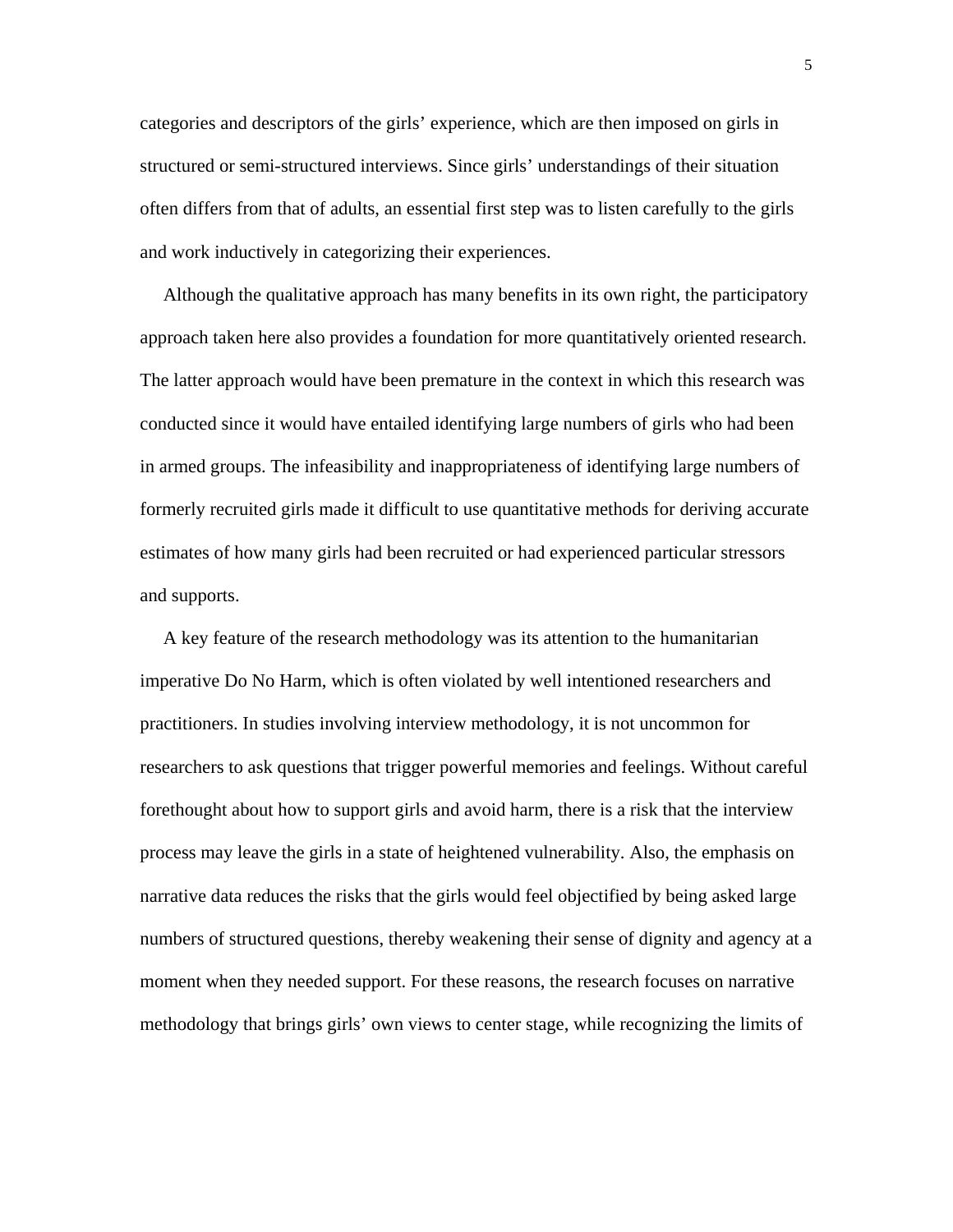self-report. The study reported below offers a potential model of how to address these ethical complexities.

# **Background**

 The recent Angolan wars, although they were punctuated with intermittent phases of relative stability, lasted forty years and had a profound impact on civilian populations, including children<sup>12</sup>. One significant impact was the recruitment of children by the Angolan army and even more by the opposition group, UNITA (the National Union for the Total Independence of Angola). In the interlude in the fighting ushered in by the Lusaka Peace Accords in 1994, there was a DDR process in which approximately 9,000 boys were registered. However, there were no reports of girls' recruitment and accordingly no inclusion of girls in the children's DDR process overseen by UNICEF. In fact, when the author repeatedly queried child protection agencies at various levels, we were told that there are no girl soldiers. When the fighting re-erupted in 1998, the same view persisted that girls were not being recruited. Fortunately, the fighting ended with the signing of the Luena Ceasefire in April, 2002. In keeping with a wider, if worrying, tendency of many reintegration processes to exclude children, children were left out of the national DDR process, which served people twenty years of age or older and was designed mainly as part of a security sector reform effort.

 Despite children's exclusion from the DDR process, there had been increasingly frequent reports that girls had in fact been recruited during the conflict. Still, an enormous information gap existed regarding the scale and nature of the problem. This information gap owed mainly to the profound stigma associated with having been recruited or used by

<sup>&</sup>lt;sup>12</sup> Christian Children's Fund/Angola, *Free to Play in Peace. Angola's War Seen through the Eyes of its Children* (Luanda, 2002), 19-52.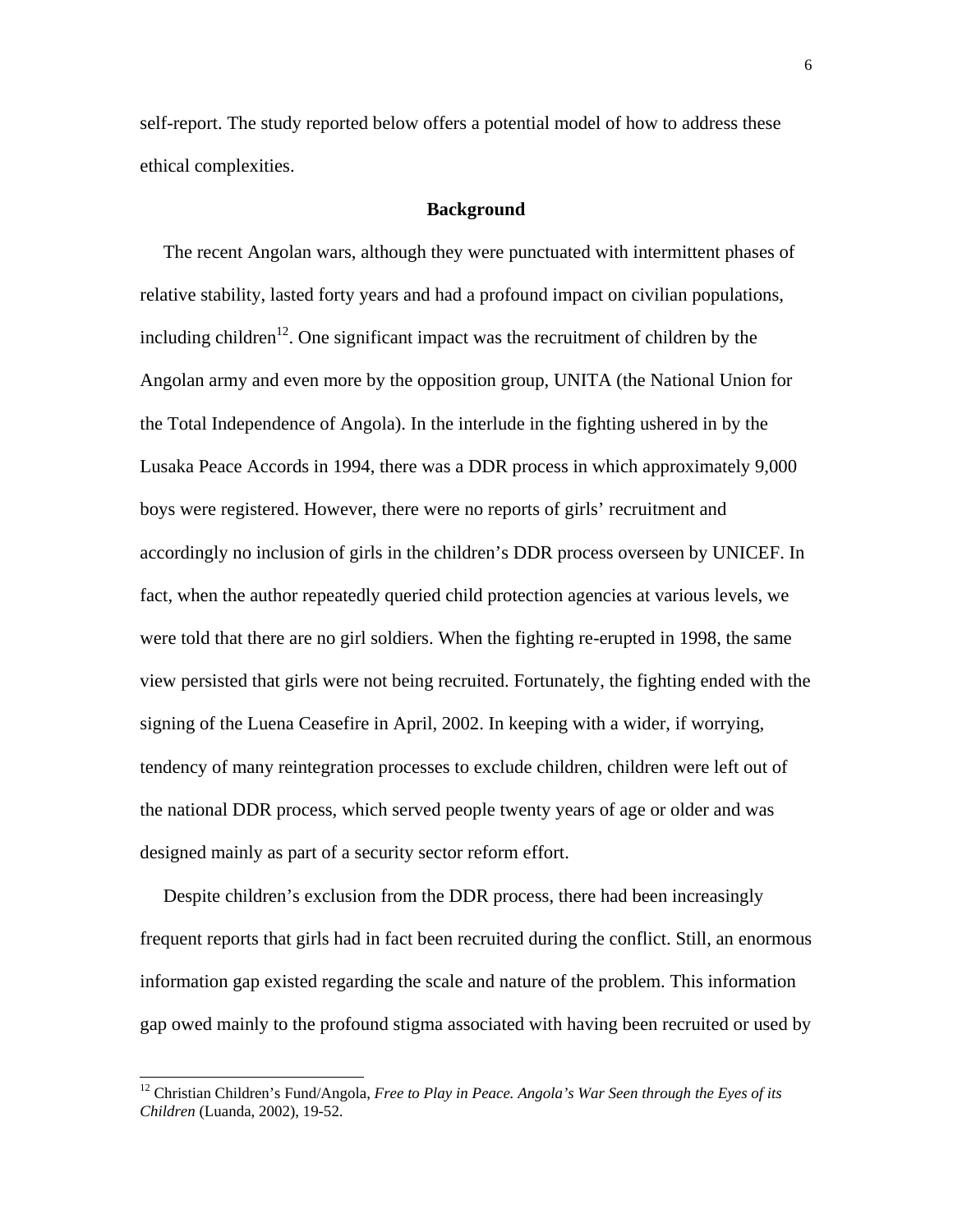armed groups. So great was the stigma that most girls sought to exit armed groups and go to self-selected destinations on their own, without public attention. A high priority was to collect information in a sensitive, ethical manner since without accurate information, there were few clues about the girls' situation and what kinds of reintegration supports might assist the girls.

 To fill the information gap, a mostly Angolan team from Christian Children's Fund (CCF), led by Vivi Stavrou, organized the first systematic research on girl's recruitment in Angola. Conducted November, 2003 to July, 2004, its purpose was to learn about the pattern of girls' recruitment and the experiences and reintegration needs of forcibly recruited girls. The girls themselves preferred the term "forcibly involved girls" over the term "former girl soldiers," which might have added to their stigmatization by suggesting that their participation had been voluntary.

# **Methodology and Ethical Considerations**

 The methodology consisted of focused, semi-structured, individual interviews with 40 participants from Luanda, the capital city, or Huambo Province.<sup>13</sup> Luanda was included because it offered ease of access to girls who had migrated from many different provinces. Huambo Province was included because it offered a means of working in a rural setting, was reportedly a place from which many girls had been abducted, and also included many girls displaced from other provinces. The age of the young women interviewed ranged from 13 to 34 years with a median age of 21 years. Although many of the participants were over the age of 18 years at the time of the interview, all had been

<sup>13</sup> The methodology and findings are described in greater length in Vivi Stavrou *Breaking the Silence: Girls Forcibly Involved in the Armed Struggle in Angola*. (Montreal: International Centre for Human Rights and Development, 2005), *passim*. Both the Stavrou report and this chapter cite some of the same narrative passages, which came from a set of inductively categorized field notes developed by the team.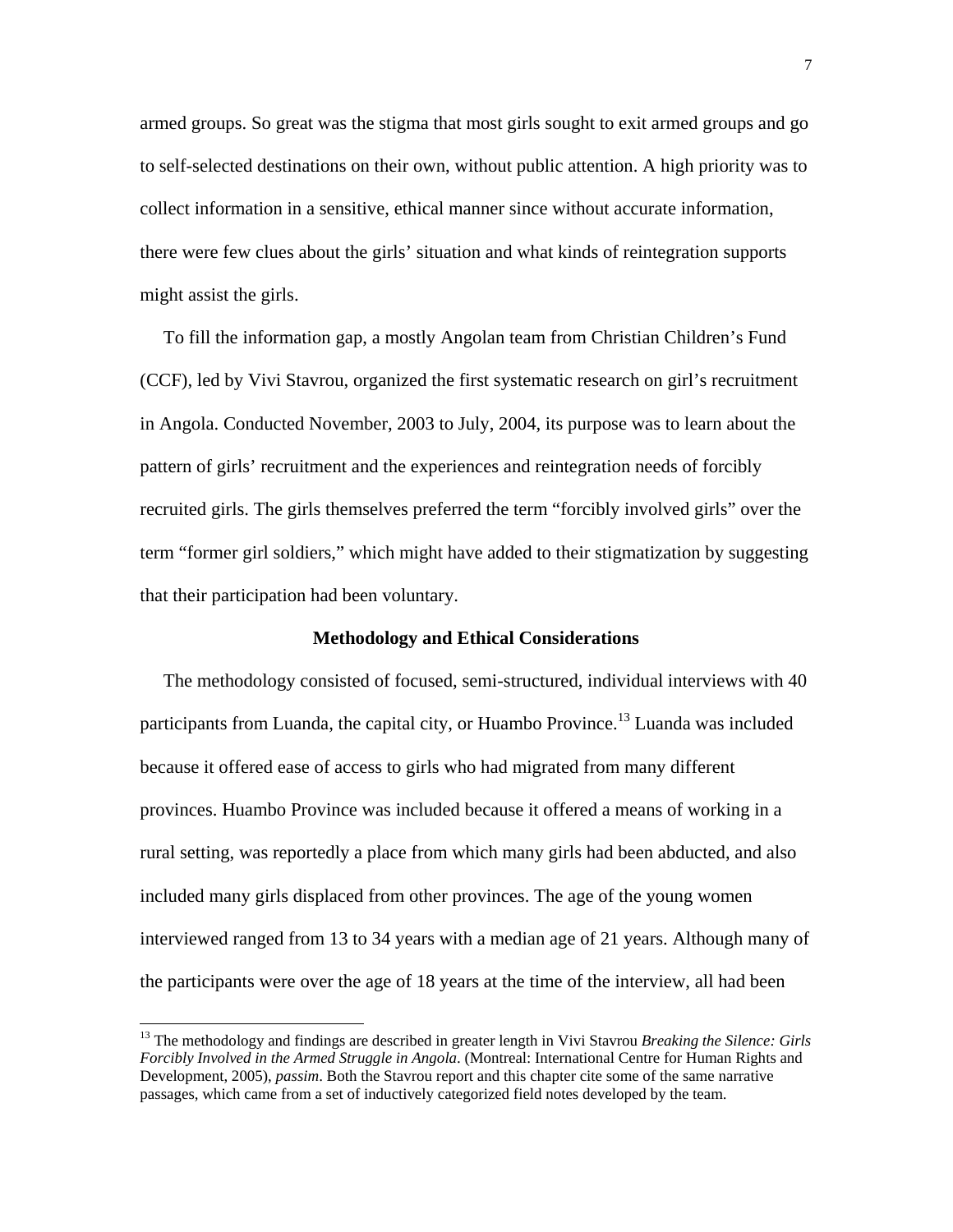under 18 for at least part of the time they had spent inside an armed group. The purpose of interviewing young women of a relatively wide age range was to obtain a picture of girls' recruitment in different phases of the war.

 The individual interviews included three sections: (1) life before the war and the abduction, (2) the girl's experience with the armed group, and (3) life after the exit from the armed group, including her current living situation, her future plans, and what she needed to implement her plans. A pilot study had indicated that individual interviews conducted in one setting of three to four hours yielded insufficient depth of information. Accordingly, a decision was taken to extend each interview to two days, with a total interview length of three to six hours. To match the participant's native language, the interviews were conducted in Portuguese, Umbundu, or Tchokwe.

 Because of the sensitivity of the girls' situation, the researchers had more than the usual concerns about respecting confidentiality and obtaining informed consent. In some respects, these traditional concerns were only the tip of the iceburg of ethical issues since even approaching and talking with girls could have put them at risk. An essential first step was to develop a culturally appropriate, ethically sensitive means of identifying, selecting, and engaging with the girls. Random selection was inappropriate in the Angolan context.

 To manage this issue, the research team decided to use a combination of a preselection process and snowball sampling. The preselection process involved talking with respected local elders, including the *soba* or traditional chief and women elders, explaining that the aim of the study was to learn from the girls in order to be in a better position to support them and asking whether and how they could be approached in a quiet manner. This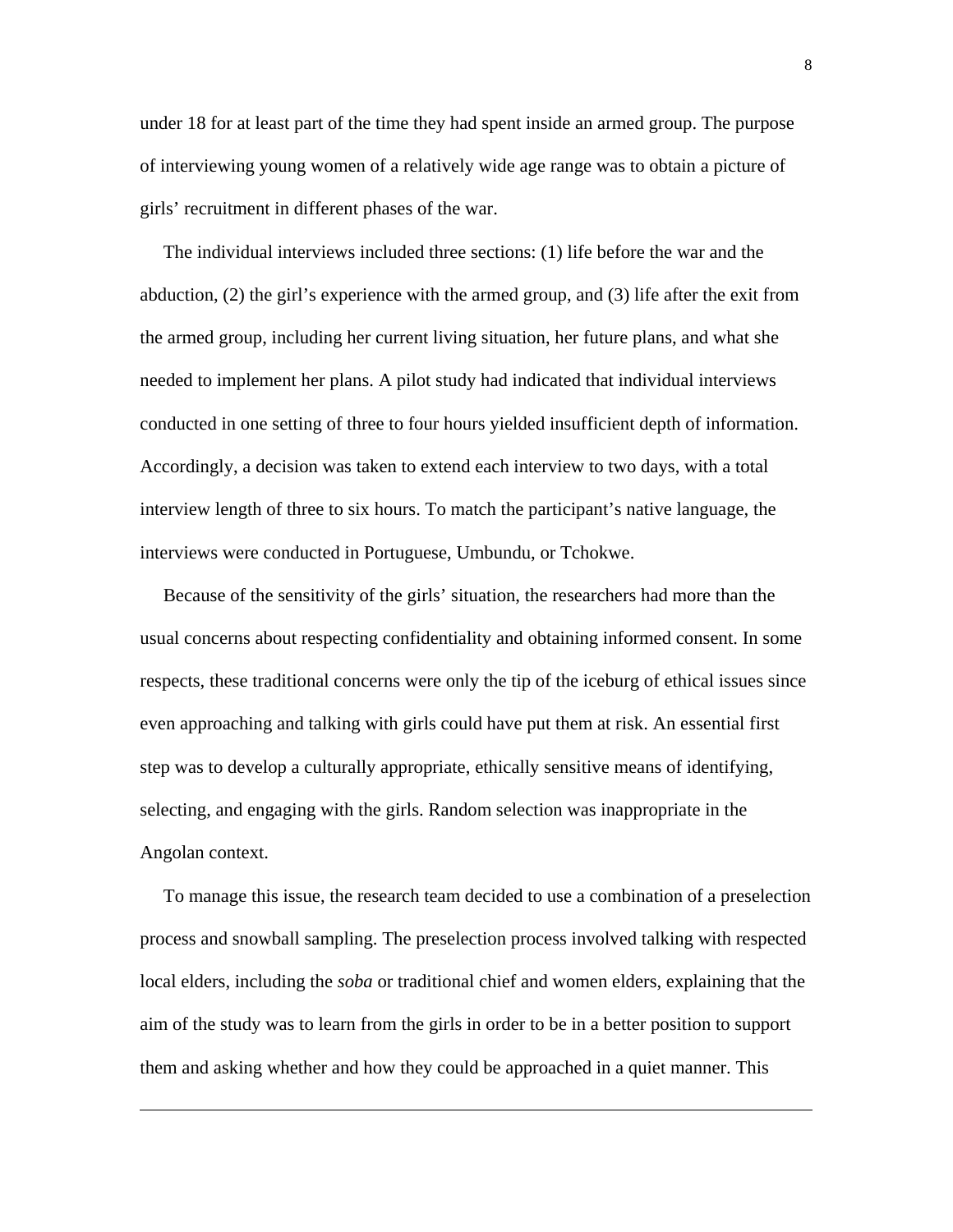process banked on the respected position of elders, who often are effective community networkers and key sources of information pertaining to girls' well-being. Most elders agreed that the study was important to conduct and said they felt solidarity with the researchers, whose goal was not to publish papers but to guide effective reintegration supports for the girls. Rapport was also established by talking first about how the war had affected everyone, as local people had a communal understanding of their suffering. This recognition of the communal nature of the suffering made it appropriate to then explore the experiences and situation of a particular subgroup.

 The elders also indicated that they knew formerly abducted girls and said that some were doing relatively well and might be in a position to talk. This process, which relied on the elders' knowledge about who was in relatively good shape, was useful simultaneously as a preselection mechanism and a means of enabling access to young people. Most important, this process is believed to have led the researchers only to people who were in a position to talk, reducing the prospects of inadvertently harming people by discussing difficult topics before the participants were ready. As the discussions with the preselected girls occurred, the girls offered that they knew other girls in the local area who might be in a position to talk. Following this snowball sampling process, the researchers identified other prospective participants in the study.

 To reduce the potential for the interviews to leave the girls feeling vulnerable, the researchers avoided asking aggressive questions such as "What was the worst thing for you?" or probing topics that clearly made the participants feel uncomfortable. Also, they explained carefully as part of obtaining informed consent that it was perfectly acceptable not to answer any question or to stop discussing a particular topic for any reason or at any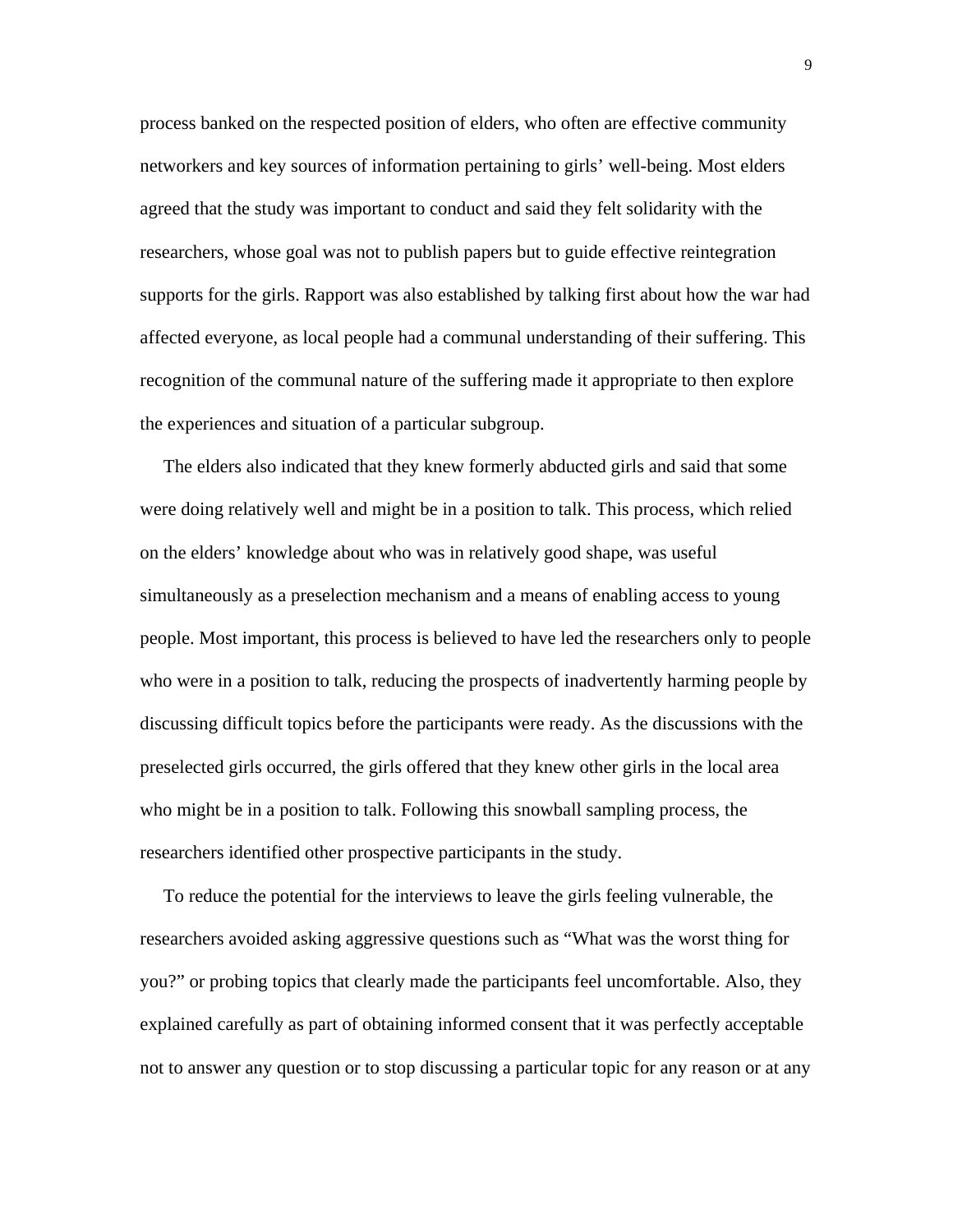time. Futhermore, in the space where interviews were conducted, there was a trained social worker present who was ready to provide psychosocial support if needed. Recognizing that traumatic memories and feelings of being overwhelmed might occur one or several days afterwards, the social worker made a "check-in" visit with each participant the day after the interview.

 The issue of informed consent was tricky because in a situation of severe poverty and deprivation, there is a natural tendency for local people to think that outsiders who work for an NGO have many resources and will provide help if they are treated well. Also, local norms of hospitality augur strongly in favor of meeting and talking with people who have demonstrated respect and followed the cultural script of first meeting and obtaining the *soba's* support. Speaking in the local language of the participant, the interviewers explained their purpose, outlined how confidentiality would be protected, reiterated that the participant was free not to talk or to not answer a particular question, and took care not to make promises or imply that more aid would be forthcoming. Each participant signed an informed consent form that had been read aloud for those who were not literate. Most of the girls, particularly those in Huambo, were clearly eager to spend hours discussing their experience, current situation, and hopes.

 To protect the girls' confidentiality, the interviewers and social workers were trained on the importance of confidentiality and how to protect it. Interviews were conducted not in the girls' homes but in the private offices of local NGOs or other spaces that afforded privacy, and CCF provided transportation to the interview sites. The interviews were tape recorded, but no personal identifying information was on either the tapes or the field notes for an interview, and the individual codes were locked in a secure place.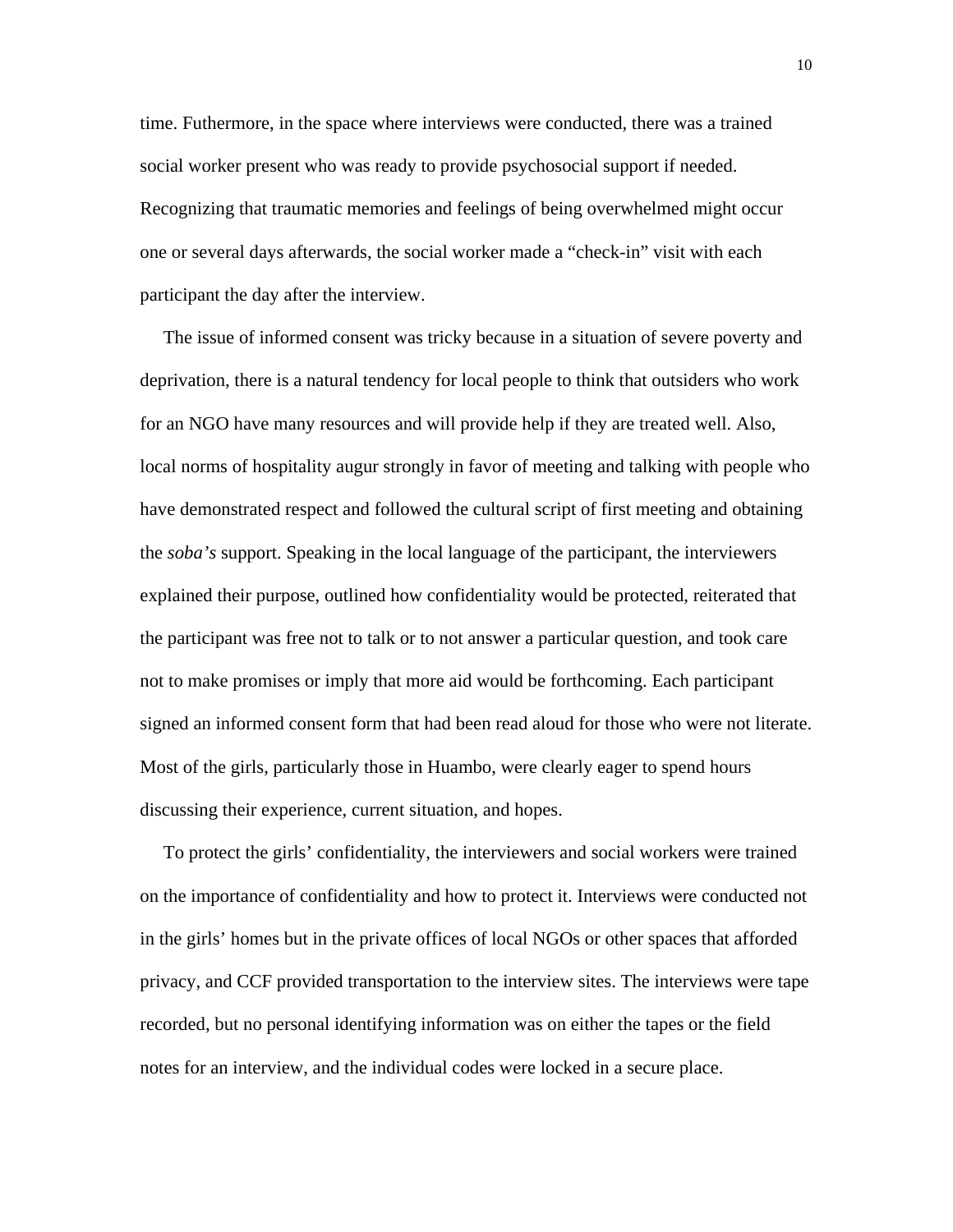In addition to the interviews with individual girls who had been forcibly recruited, the study included key informant interviews with elders, traditional healers, church workers, government officials, health workers, military personnel, and other people who were knowledgeable about war-affected girls, including forcibly recruited girls. Also, focus group discussions were conducted with three groups: female relatives of forcibly recruited girls, teenage girls, and teenage boys. The latter two groups were interviewed partly in order to obtain information about how other young people viewed the forcibly recruited girls and also to enlarge the network that could be used to identify other girls to be interviewed. Both the key informant interviews and the focus group discussions were instrumental in obtaining a community perspective on the situation of the forcibly recruited girls. This community perspective was of central importance since the local people conceptualized the war and the reintegration process as communal rather than individual in nature.

 Analysis of the narrative data entailed the reading and re-reading of the interviews by multiple team members with an eye toward identifying emergent, common categories and themes. These inductively derived categories were used to code transcripts and prepare summary tables of narrative passages that illustrated particular themes. Through this process, an effort was made to identify representative passages rather than to select the most sensational or gripping narratives $^{14}$ .

#### **Key Findings**

 All the participants had been forcibly recruited and knew of no girls who had dcecided on their own to join armed groups. The median age at which the girls had been captured was 12 years. The recruitment of girls occurred in numerous Angolan provinces and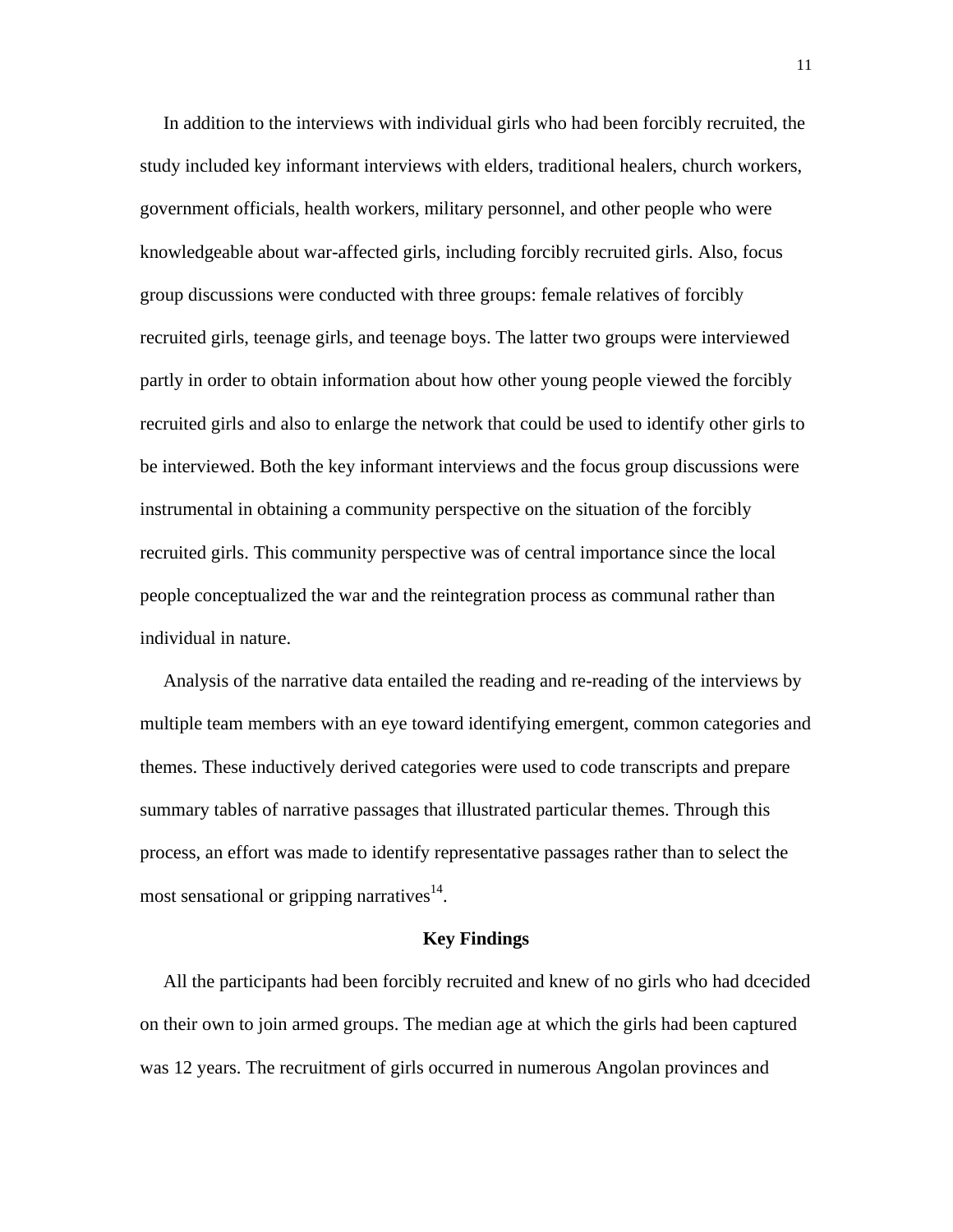owed mainly to UNITA but also to the Angolan army. Although half the participants came from Huambo Province, others came from diverse regions as follows: Bie (5), Benguela (4), Lunda Norte (3), Uige (2), Kuando Kubango (2), Malange (1), Kwanza Norte (1), Kwanza Sul (1). Of the 40 participants, 31 had been abducted by UNITA, whereas 9 had been captured by the Angolan army. Five participants had experienced multiple abductions by both the Angolan army and UNITA. The number of years spent inside an armed group ranged from 2 to 18 years. Eighty per cent of the young women had children, yet most were either not married or had been abandoned by their war husbands $^{15}$ .

 Most of the girls offered relatively little information about their lives before their abduction. In part this may have reflected their young age at their time of recruitment and the fact that because villages were often attacked or under imminent threat of attack, families moved frequently in search of safety. Also, the captors sought to suppress the girls' memories apparently as part of a strategy of promoting a break with their previous lives and of preventing escape. As one girl said:

It is like this: there, when you are speaking, sometimes they hear what you are saying about your past, how you lived, then they say that you are preparing to escape and they control you all the time. We knew because when you talk about the past they start alert listening: these girls have a program to escape. We say that they don't like when we talk about the past.<sup>16</sup>

 To help break the girls' civilian identity, UNITA often called each girl by a particular number rather than by her name.

 <sup>14</sup> Stavrou, *Breaking the Silence*, 23-24. 15 Stavrou, *Breaking the Silence*, 25-27.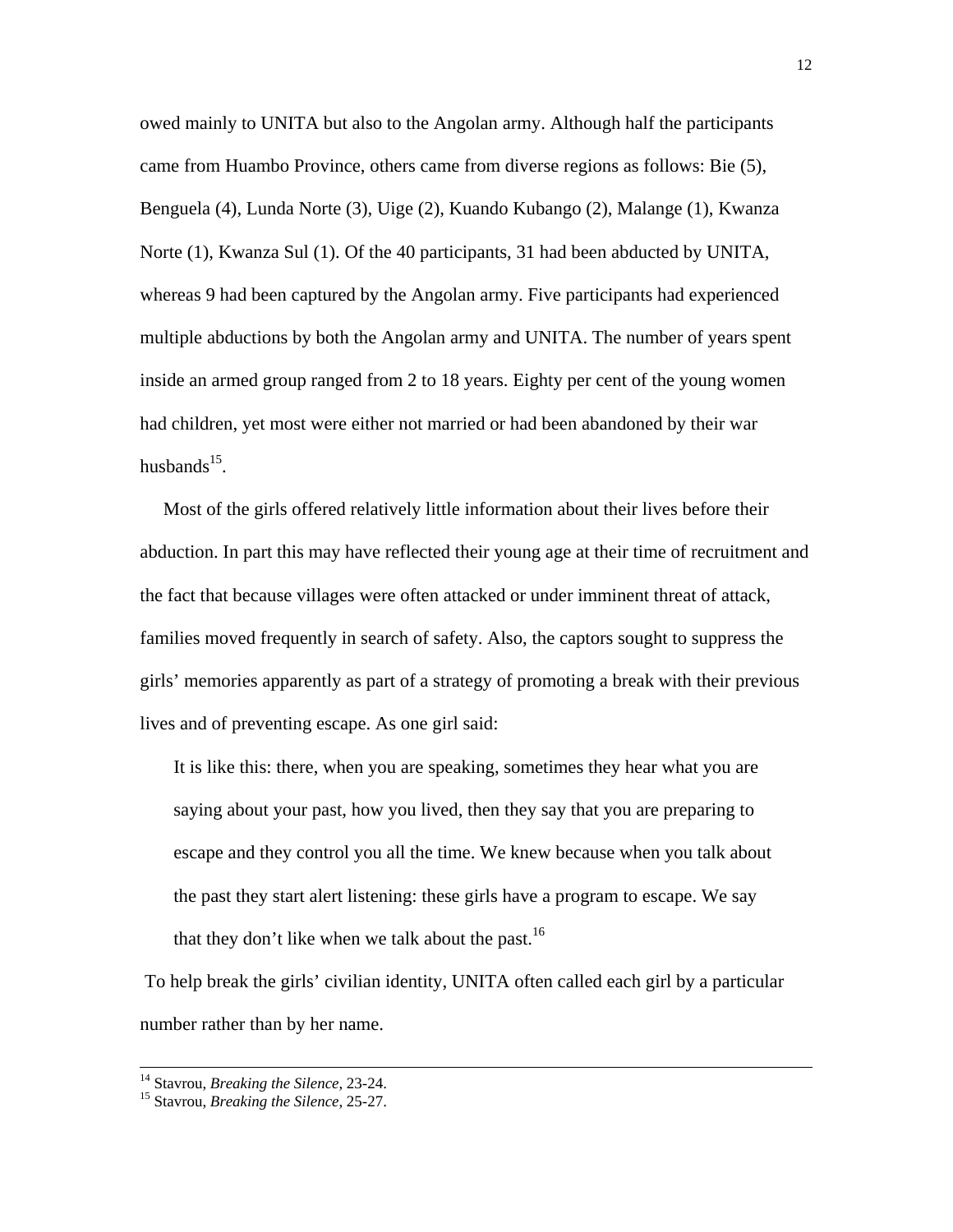Typically, girls were abducted during and soon after raids on villages. As resources became increasingly scarce during the war, armed groups often attacked villages to obtain food and other supplies. The abduction of young children appeared to be part of a deliberate strategy of building the labor pool that the military needed, and commanders apparently preferred young people because of their compliance. Often, old people were left behind and men were killed, whereas the children were taken. Girls appeared to be preferred because of their ability to carry heavy loads long distances without making the noise that mechanized vehicles would have made, thereby reducing the chances of being detected by the enemy. To increase their control over the children, the armed groups typically separated children from their siblings and caretakers.

On that day they separated us from our mothers—the mothers going back and we going forward. We were not allowed to look back. It was just that, to separate and to cry. The abducted girls were together for a day; there were five of us. The second day they started separating us, each one allocated to their chiefs that they called elders. Every one of us was given to a different house.<sup>17</sup> Similarly, boys described UNITA's preference for the young:

"All you old people can stay. We'll only take the young." And so they took me and my three children, my teenage sister, another brother of mine, and another; in all seven people from my house. Just like that and off. If your sister says, "I don't go" she dies right there or they make her suffer.<sup>18</sup>

 UNITA, which was a tightly knit political structure as well as an armed group, recruited girls not only during attacks on villages but also by forcing them to join the

<sup>&</sup>lt;sup>16</sup> EM 2, Luanda.

 $17$  FM 4. Luanda.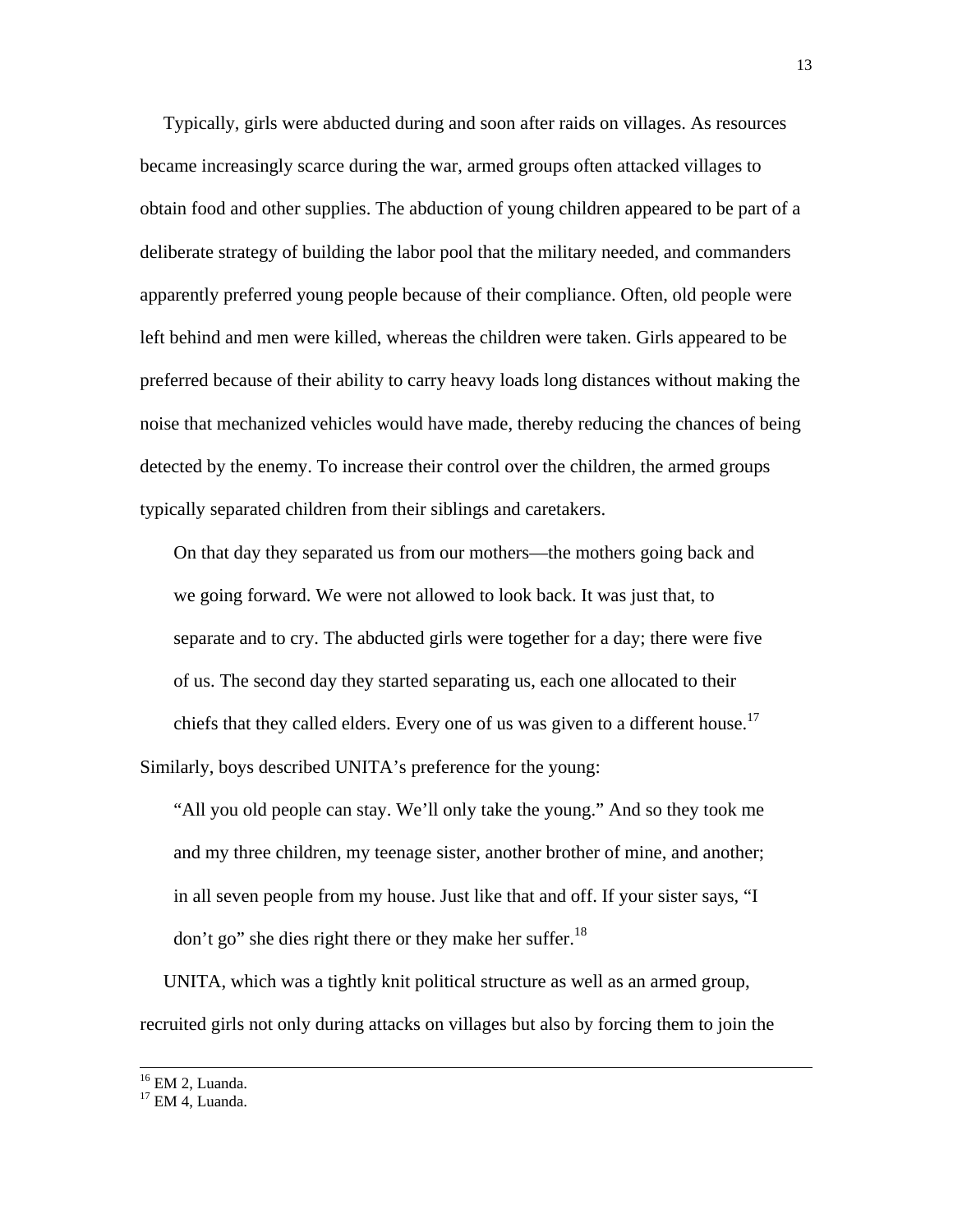JURA (Juventude UNITA Revolucionaria de Angola), a youth political organization that morphed during the war into a collective workforce consisting most of 12- to 16-yearolds. One girl described how families were forced to give their children to the JURA:

…They had held a public meeting to say that "all those parents who had a child above nine years old, except those that were married, they could not now be with them because they had to come to, had to join with, all the JURA to help with they movement of troops." So there they became conscious that that was how it was, we have to let go of our children to help the troops.<sup>19</sup>

Inside the JURA, girls received political indoctrination, and some rose to command positions in which they directed the activities of other girls in the JURA. Numerous other participants told how younger children were given over not to the JURA but to the children's organization, *Alvorada* (Dawn), which allocated them to work in the houses of important people doing their housework. Men were prepared for the frontlines as soldiers, whereas most girls were not.

 The girls who had been abducted by UNITA soldiers, whose families usually stayed nearby unless attack was imminent, were allocated to UNITA leaders. In a typical UNITA camp, there were 10 or more houses occupied by individual leaders, who each had 3 or 4 abducted girls. According to one girl,

…thirty six lived in the houses of the elders. Everyone had three girls to work in their house, and then the others were living in a room together, their job was just to transport the material. So when they go to attack and they find material, their job was to carry the material, to take it from there to another place to keep it

 <sup>18</sup> Boys' focus group, Huambo.

<sup>&</sup>lt;sup>19</sup> EM 14, Huambo.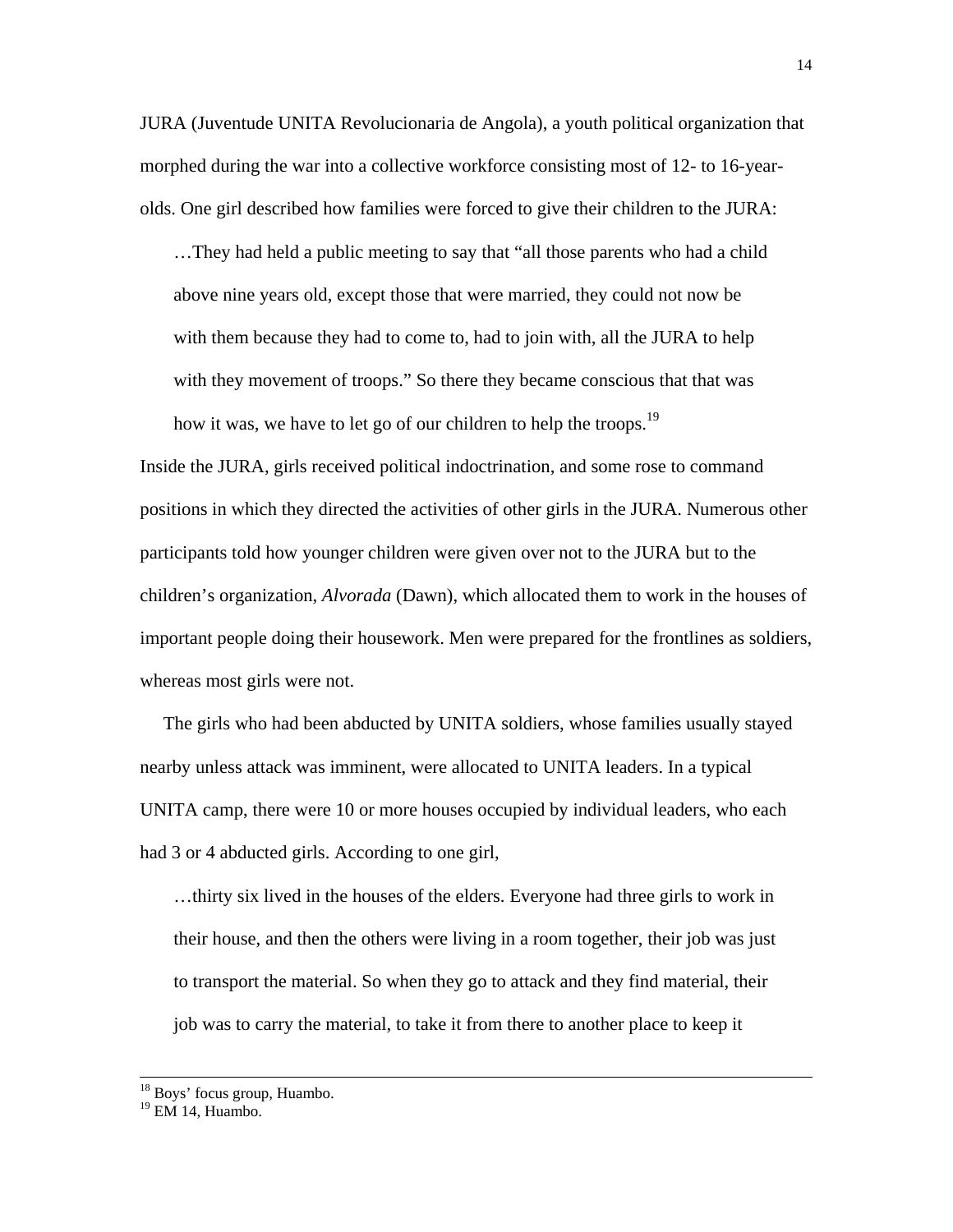there. Material, munitions, mines, bombs and sometimes guns were found and carried by the JURA. The JURA did not go with the combatants.<sup>20</sup>

Apparently, the recruitment of girls occurred on a large scale, for there were many UNITA camps at any point in time. Rather than an incidental phenomenon, girls' recruitment was part of a deliberate, systematic strategy of exploiting girls for their labor and also for sex, as explained below.

 Whether girls were forced to join through the JURA or were abducted during raids on villages, they endured long marches and severe deprivations. Constantly under threat of attack by the government army, UNITA moved continuously, killing people who were too slow and also young children who risked making noise and giving away their location. Two women, one of whom was a key informant, described their suffering.

Suffering is lack of clothes, lack of salt, to sleep in the leaves without clothes under the rain, sleep seated near to the fire because of the cold, blemishes on the skin due to the dry skin. I hate my memories of the rain showers and the walking. My children were so young and shouldn't have been walking like that, but had to walk because you can't do otherwise, and on the back you have another one. Life was just walking from one place to another, by day and by night. At first you were crying, but then you had no more tears left.<sup>21</sup>

…Whoever is too slow the shoot; suffocated the slow children not to waste bullets. We had to carry too heavy loads, 30 kg each or even more. We slept every three nights, with the children on the back, in the bush under the trees.<sup>22</sup>

l

 $20$  EM 1, Luanda.

 $21$  Key informant 5, Huambo.

 $22$  EM 19. Luanda.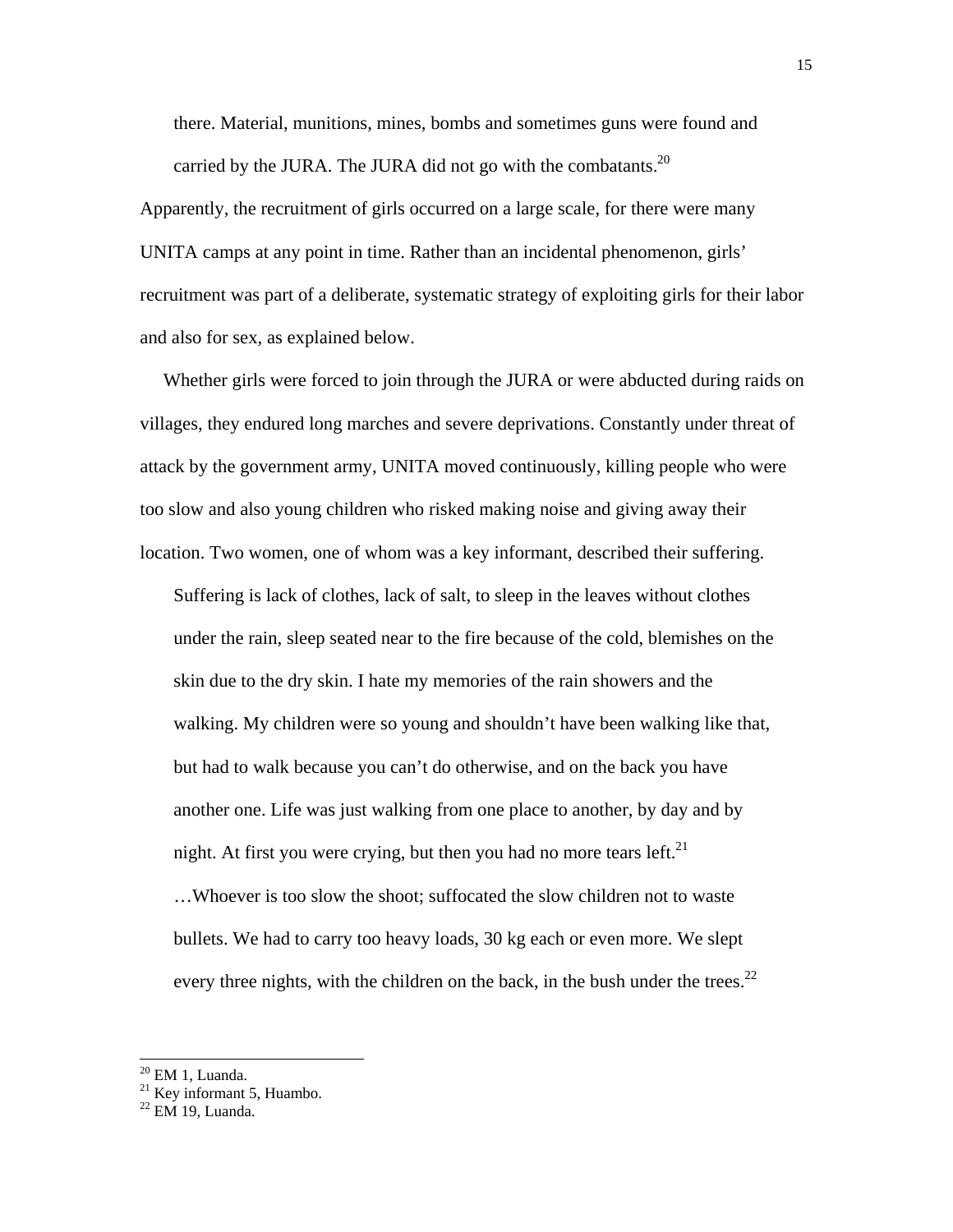Because of the extensive carrying of heavy loads, most of the girls interviewed had a bald spot on top of their heads. Among their many health problems were malaria, anemia, exhaustion, malnutrition, TB, and sexually transmitted diseases. One of their greatest sources of distress was their inability to participate in education, which created an enduring gulf between themselves and their peers who had not been recruited.

 In view of the girls' suffering, it is not unsurprising that some attempted to escape. However, severe punishment or death was usually the penalty for captured escapees.

There in the base where I was they caught a girl who had left a one-year-old baby behind when she tried to escape. They went after her and caught her and killed her when they brought her back. Everybody had to assist. They put a red band across her eyes and then they killed her. They did it to make the other afraid so that they would not try to escape.<sup>23</sup>

 UNITA also exploited girls sexually in a variety of ways. The girls reported that rape was common wherever there were large numbers of troops present. In some cases, soldiers from other battalions attacked and raped girls as they worked in the fields or were collecting food or water. Inside the JURA, rape was reportedly frequent.

It seems that was their law. In their village they would see a girl and say that she was ripe to go into the JURA. They saw her age, saw she was getting big and it was time to go. Once there she simply had to be raped… yes my sister was raped, by the other old men as well. Anyone living at the base can be raped by other men.24

 $23$  EM 1, Luanda.

<sup>24</sup> EM 14, Luanda.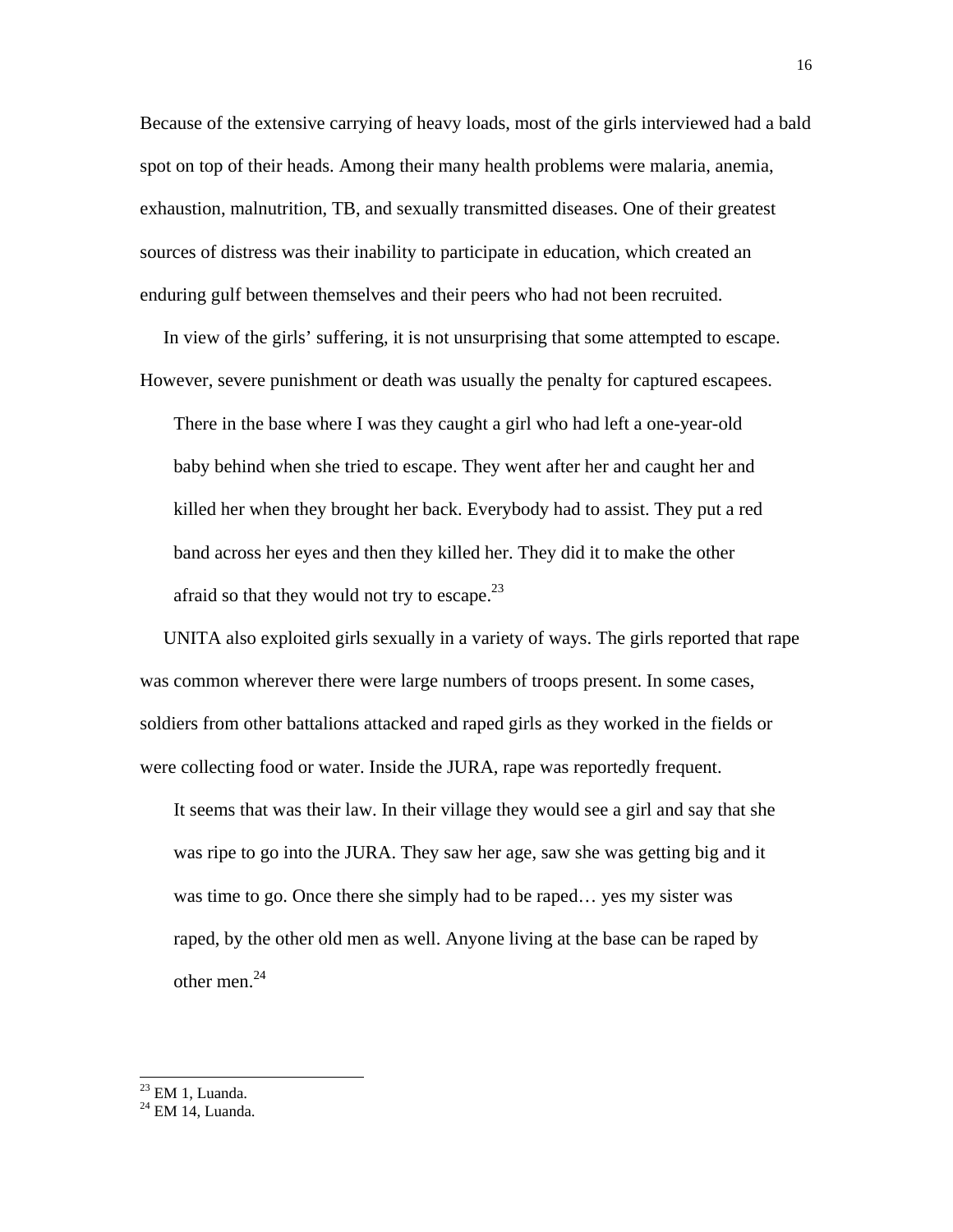In addition, girls were often forced to dance all night, presumably to rouse the troops and keep them awake and capable of responding to attacks. As the girls danced into the early hours of the morning, older men pulled them into the shadows and raped them. The fact that the rapists included elder men, who were normally expected to protect young people, was particularly upsetting to the girls. Perhaps the most common form of sexual exploitation was the widespread practice of assigning girls to particular commanders, chiefs or elders, often according to their rank.

The elder that liked me, was the big chief [the commander of the military camp]. They were three; the big chief, his assistant and a chief from another department, they used to complicate my life [she let her head fall and started rubbing her hands on her skirt. She smiled.] They forced me to sleep with them, each elder when they called me to sleep with them, if I didn't accept they sent the guards to beat me. $^{25}$ 

 A common protective strategy for the girls was to "marry" or associate with a particular older man. This strategy had its price since often the girls had to forego desired relationships with younger men. Also, the "husbands" frequently abandoned them.

Yes this happened to me. If you do not accept they put a bullet in their pistol and point it at you.… In the bush you cannot complain. If you complain, they will kill you…. When you are out with the troops, if you say that you are tired and want to sleep they call you and kill you straight away. So one older man said that it is better to stay with me [marry me] and this was the father of this child. But in the end he was only lying, so last year I left him, in the month of January. He already had three wives in the village….I thought that if I had a husband it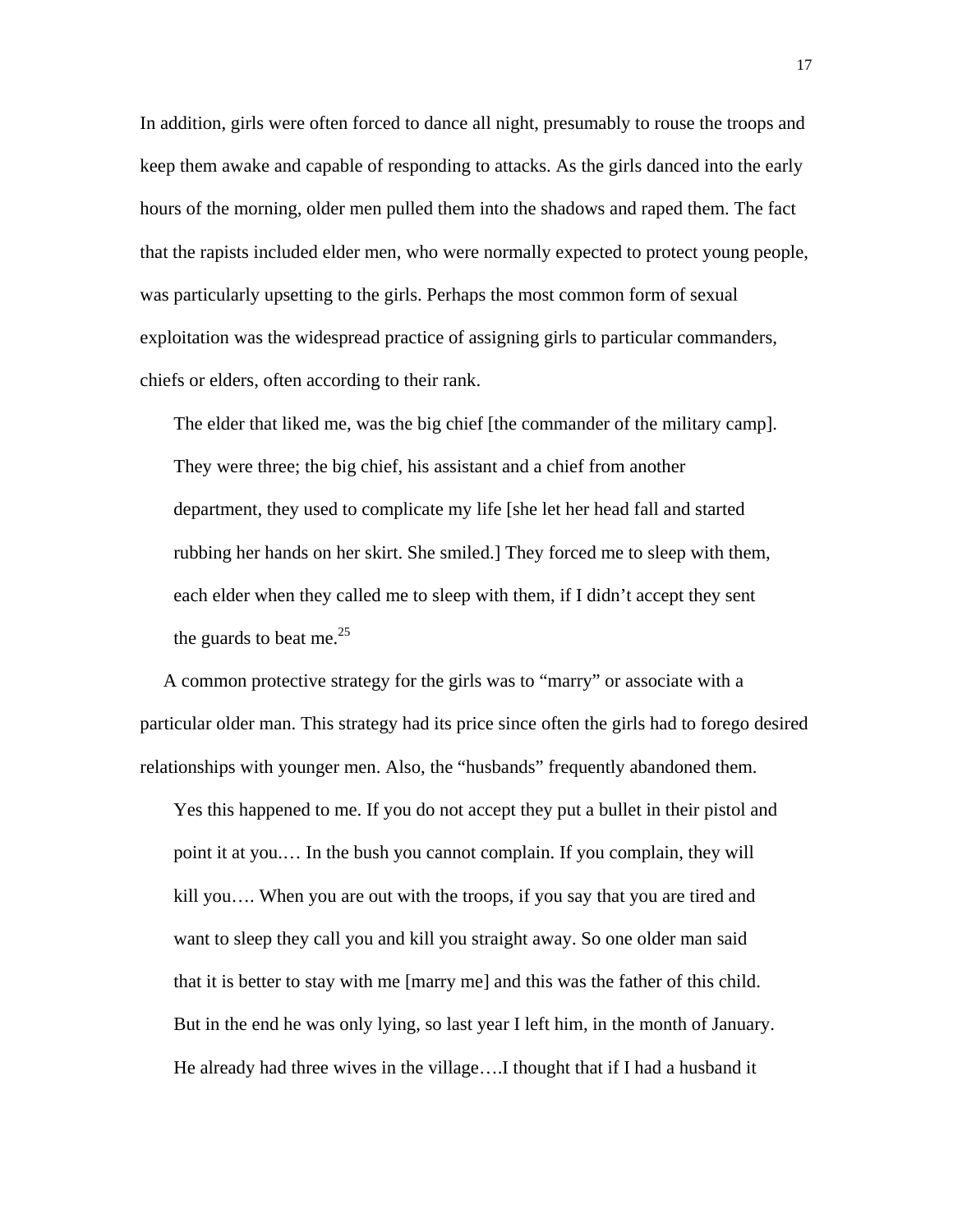would possibly be better. Even though I was only a child I would put up with that suffering. But actually he had his own wives. $^{26}$ 

Through such unions, many girls became pregnant, and if their husbands left, the children were often among the most vulnerable.

 Fortunately, there were also some positive aspects of life inside the armed groups. One of the most important was friendship and solidarity, which was an important basis for the girls' resilience.

Many [smile] my friends were really good. There, all of us abducted girls lived as sisters, yes…we used to tell our stories: Oh! When we will find our families…so and so... $^{27}$ 

I had many friends. We ate together and did our hair together and even chose to go to the front together. $^{28}$ 

Such friendships appear to have been tolerated so long as they did not threaten to encourage the girls to escape or to rekindle their civilian identities.

 Following their time in the armed group, only one of the girls was recognized as a soldier and given a one-time demobilization payment as part of an official DDR process. Apparently, their noncombatant labor had conferred little military status, and many girls were considered too young to be regarded as soldiers. Also, the DDR planners targeted benefits for men on the assumption that the benefits would trickle down to dependent girls. Most girls, however, went with their bush husbands or the elder's family they lived with to military gathering areas. Recognizing that they would be severely stigmatized,

 $25$  EM 1, Luanda.

 $26$  EM 2, Huambo.

 $27$  EM 2, Luanda.

 $28$  EM 14, Huambo.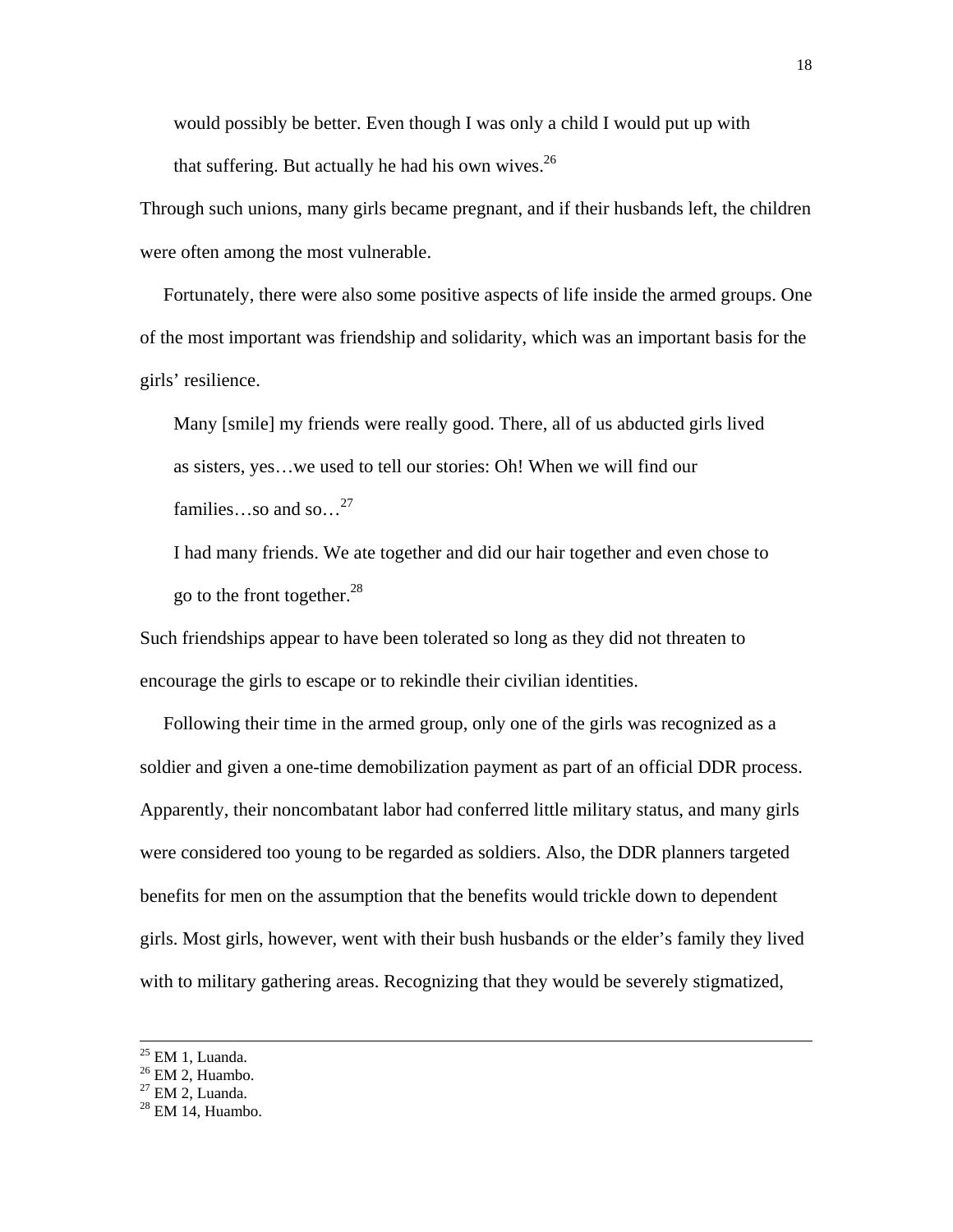most girls sought to enter villages quietly and on their own, although they in some cases chose not to return to their places of origin. As one girl put it,

My heart does not accept to go back to my village. I'll just stay here. Maybe I'll find a field, or a naca [field on the river's edge], and then I can sustain myself. When I have nothing, then I peel a potato and make porridge. That's what I give to my child to eat. $29$ 

This girls' testimony shows clearly the problems inherent in the term "reintegration," which is often interpreted as meaning going back to one's village of origin and to a life that existed before. Following the Angolan wars, many girls chose to go to new environments where no one knew them or where they had better hopes for earning a living. Also, some children were born into UNITA families and had grown up inside the armed group or its satellite families. For them, too, the challenge was one of integrating into a civilian social system about which they knew very little.

 Chief among the reintegration challenges that the girls faced was discrimination. This included relatively indirect elements such as not being included in the welcoming and reintegration rituals that men received or being unable to matriculate in schools owing to a lack of identity documents or appropriate clothing and shoes. It also included negative comments about people who have come from the bush, the differences in the habits of people from the bush, their illnesses and their links to the damage caused by the war. As one participant in a girls' focus group discussion said,

 $29$  EM 2, Huambo.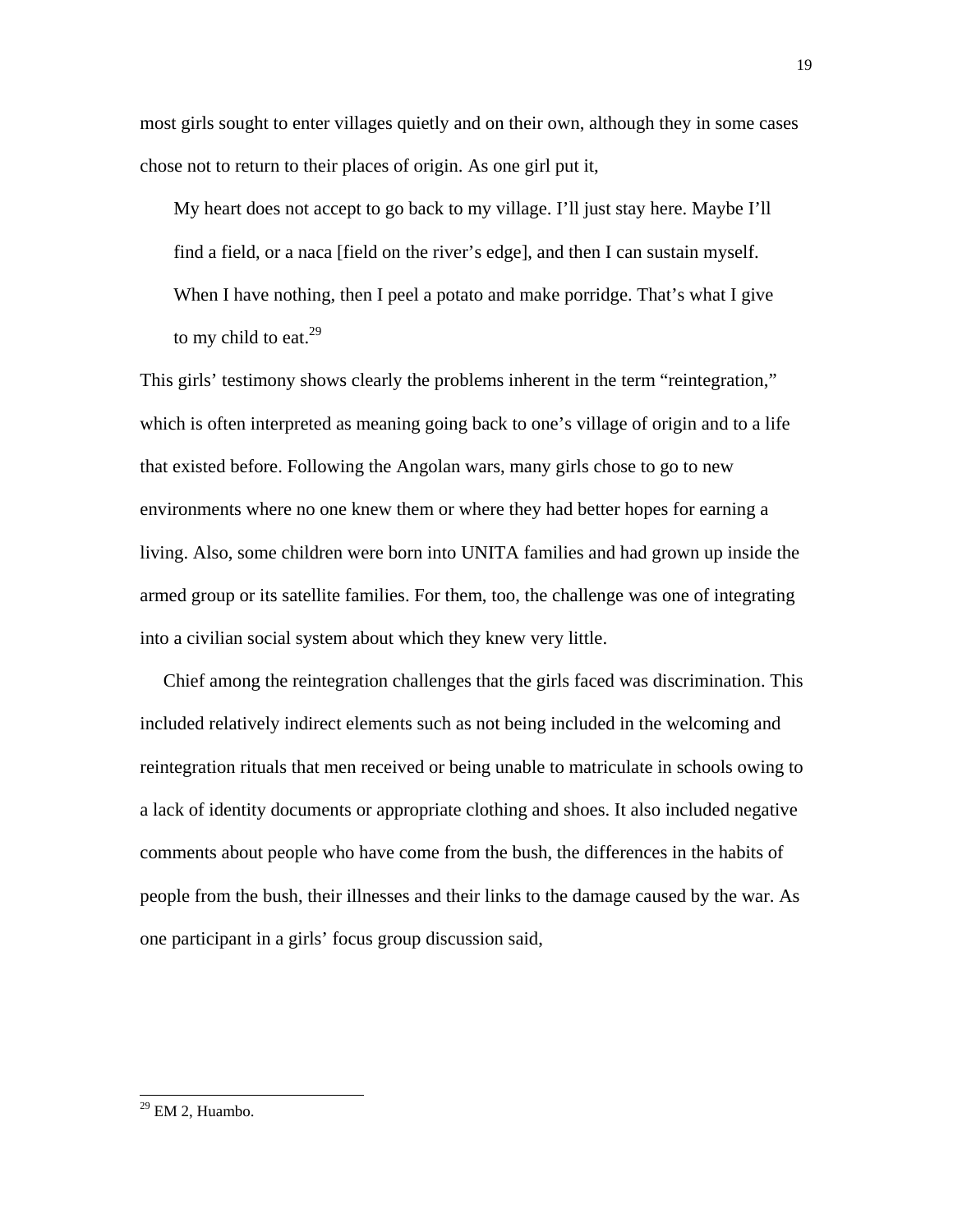Few people in Luanda know who they are or what their experiences have been. This is because they say nothing, because there are people who are abusive about people who came out of the bush. $30<sup>30</sup>$ 

 Also, the girls lacked access to basic services such as health services due to a lack of income. Unemployment was a major problem, although girls in rural areas engaged in agriculture and those in peri-urban areas engaged in petty trading. The desire for money led some girls to seek better options in Luanda.

The suffering once we arrived in Huambo was too great. What with being pregnant, and with small children and other children, it was too much. I couldn't work. And furthermore, where we were in Bom Pastor, a person working might not earn any more than 300 KZ a month. I could see nothing for myself, no advancement, so I thought I might go to Luanda. I had a friend who was in Luanda, and she told me that in Luanda you could do business. Those little business deals would earn you money, and your children would eat.<sup>31</sup>

The girls, however, gave mixed reports regarding how much help they received in Luanda when they or their children became ill.

 Psychosocial distress was also a challenge for many girls after they had left the armed group. As one key informant said,

The girls lived for so long with the idea that they would be beaten for everything that they cannot get rid of this fear. They have difficulties of adaptation as would anybody adapting in another society—like a fish out of the water. They do not sleep properly because they are used to being woken up at all hours. They

<sup>&</sup>lt;sup>30</sup> Girls' focus group, Luanda.

<sup>31</sup> EM 14, Luanda.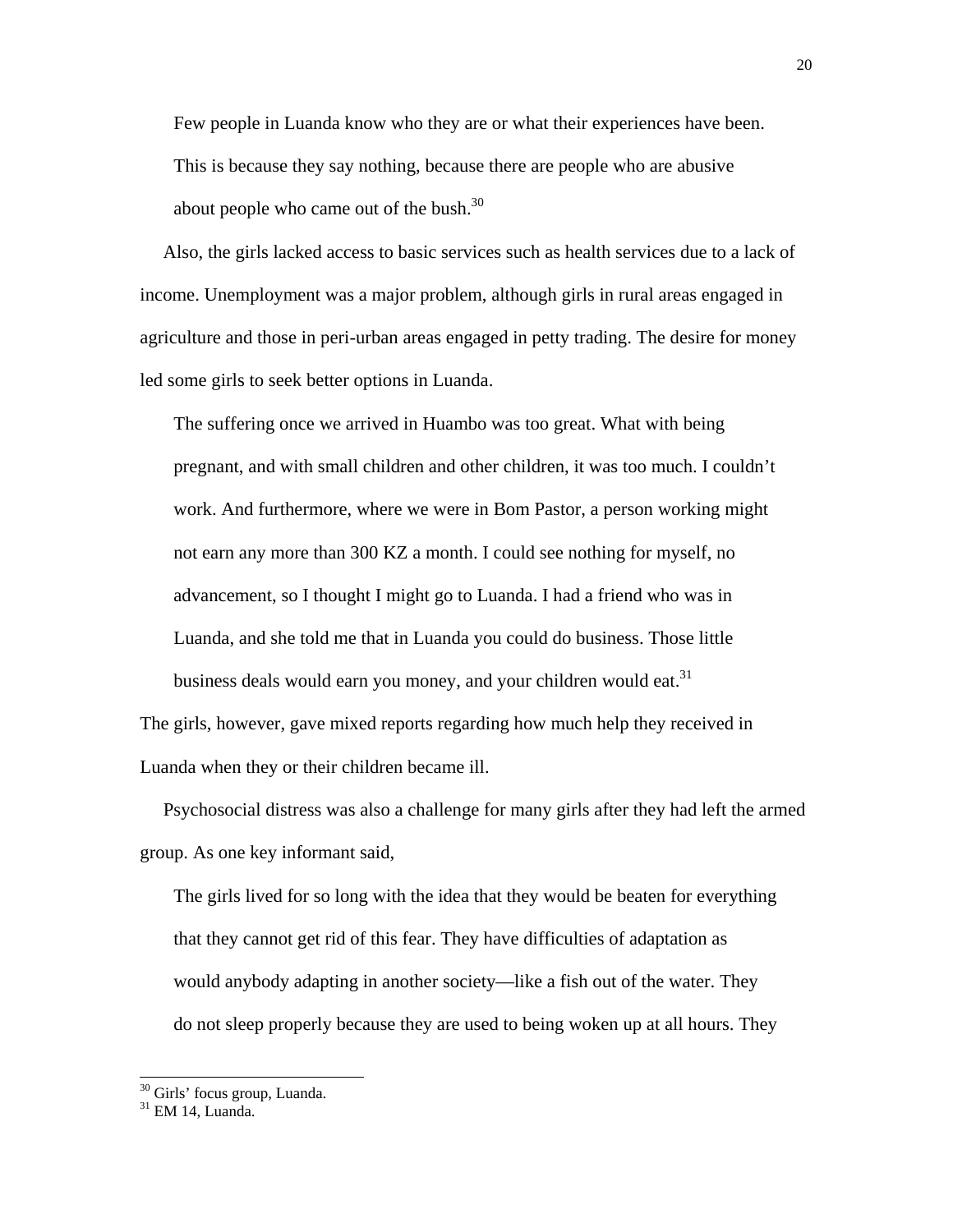feel that what they want to say is not going to be accepted by other people, so they do not speak much when they are with people of their own age. They are frightened when they hear a loud noise, having seen so much shooting in their lives… I think that people coming from the war need to be assisted to insert themselves in society. It is necessary to take the idea out of their heads that they will be spoken of badly. $32$ 

To help themselves feel better, the girls often turn for support to women relatives and friends.

What has helped is talking with my mother, my sisters and my aunt.<sup>33</sup>

Now I visit my girlfriends, we talk and I feel well. $34$ 

Buoyed by this support, the girls dreamed of better times ahead. Foremost among their hopes were to study and become literate, to start their business and be successful in buying and selling, to obtain vocational training, and to improve their children's lives. Like many formerly recruited children, the girls also said they wanted not to be different but to be like other girls or young women.

# **Comparative Perspective**

 It is valuable to consider these findings in comparative perspective, discerning both their similarities with data from other situations in which girls have been recruited and the unique aspects of the Angolan situation. Five similarities are prominent. First, the recruitment of girls is not incidental or something that occurs on a small scale but is systematic and widespread. This observation fits with the increasing reports that

l

<sup>&</sup>lt;sup>32</sup> Key informant 2, Luanda.

 $33$  EM 1, Luanda.

 $34$  EM 11, Huambo.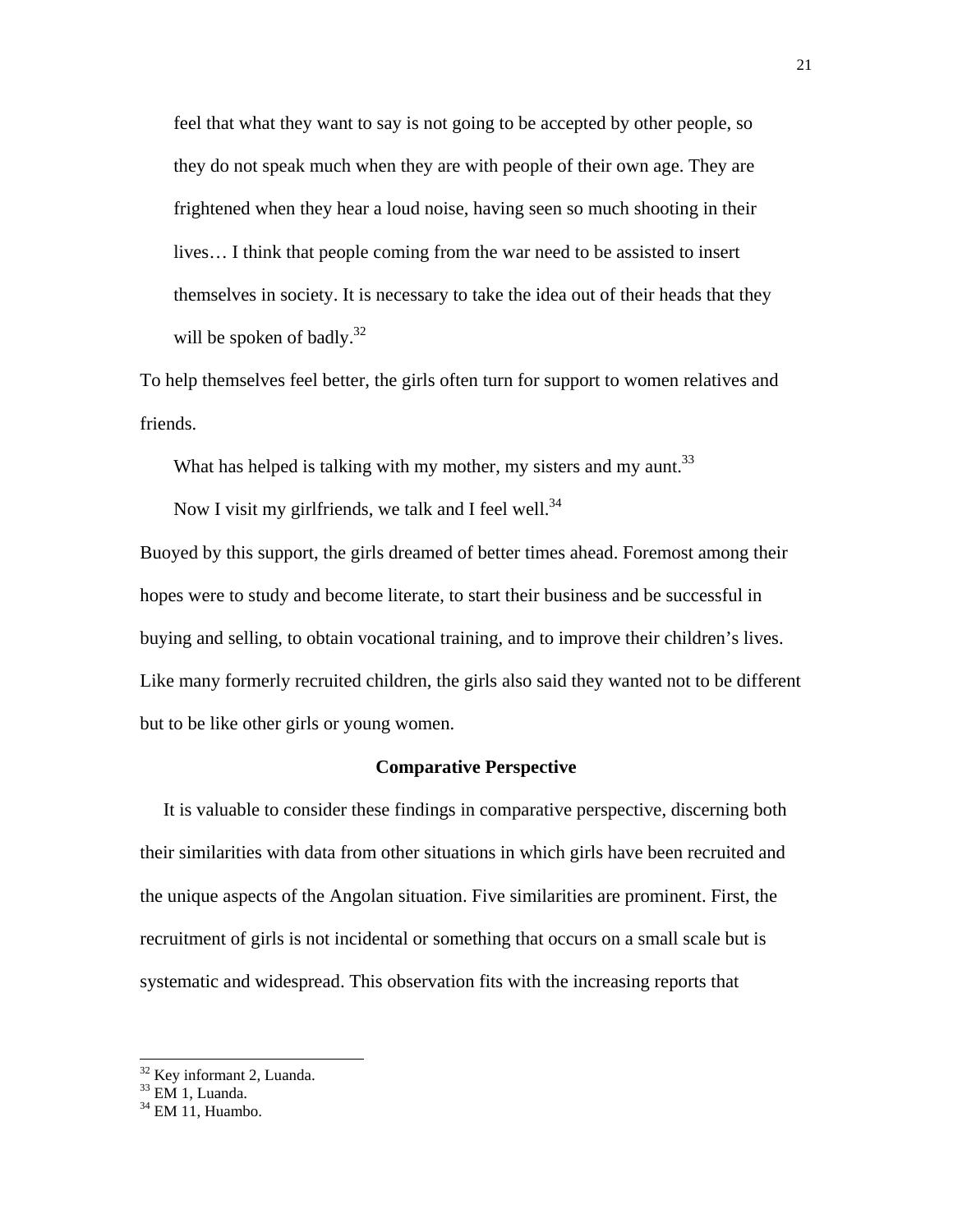worldwide, girls are a significant part of most armed forces.<sup>35</sup> There are no precise quantitative estimates of how many Angolan girls had been recruited, but based on the triangulated reports obtained in this study, it seems likely that they numbered in the thousands.

 Second, the Angolan data support the view that abduction is one of the primary means of girls' recruitment. Girls' abduction into armed groups is visible in many regions, including in countries such as DRC, Liberia, Sierra Leone, and Sri Lanka<sup>36</sup>. Third, the Angolan case adds to an already expansive array of exemplars showing that most armed groups sexually exploit girls. Although some armed groups such as those in the Philippines and Sri Lanka strictly prohibit the sexual abuse of girls,  $3^7$  a conspicuous feature of the global pattern is that most armed groups sexually exploit girls, and some exploit boys as well. Fourth, the recruitment of Angolan girls as a means of exploiting their labor fits the global picture in which girls often serve as domestic servants, porters, and laborers.<sup>38</sup> Fifth, the stigmatization faced by the Angolan girls who had been abducted reflects a wider pattern wherein formerly recruited girls are stigmatized.<sup>39</sup>

 The case of Angola also departs from the global pattern in numerous respects. The most unusual feature was the very high levels of stigmatization of formerly abducted girls and their associated attempts to remain invisible as they exited armed groups and entered civilian society. In the author's experience in over 15 conflict-torn countries, it is exceptional to have a situation of widespread recruitment of girls occur with a rather

<sup>&</sup>lt;sup>35</sup> Mckay and Mazurana, *Where are the Girls?*, 21-26; Save the Children/UK, "Forgotten Casualties," 1; Wessells, *Child Soldiers*, 85-106.

 $^{36}$  Mazurana and McKay, *Girls in Fighting Forces*, 105-108; Wessells, *Child Soldiers*, 85-106.<br><sup>37</sup> Yvonne Keairns, *The Voices of Girl Soldiers: Summary* (New York: Quaker United Nations Office,

<sup>2002),</sup> xx.

<sup>38</sup> Wessells, *Child Soldiers*, 85-106.

<sup>39</sup> McKay and Mazurana, *Where are the Girls?*, *passim*; Wessells, Child Soldiers, 165-180.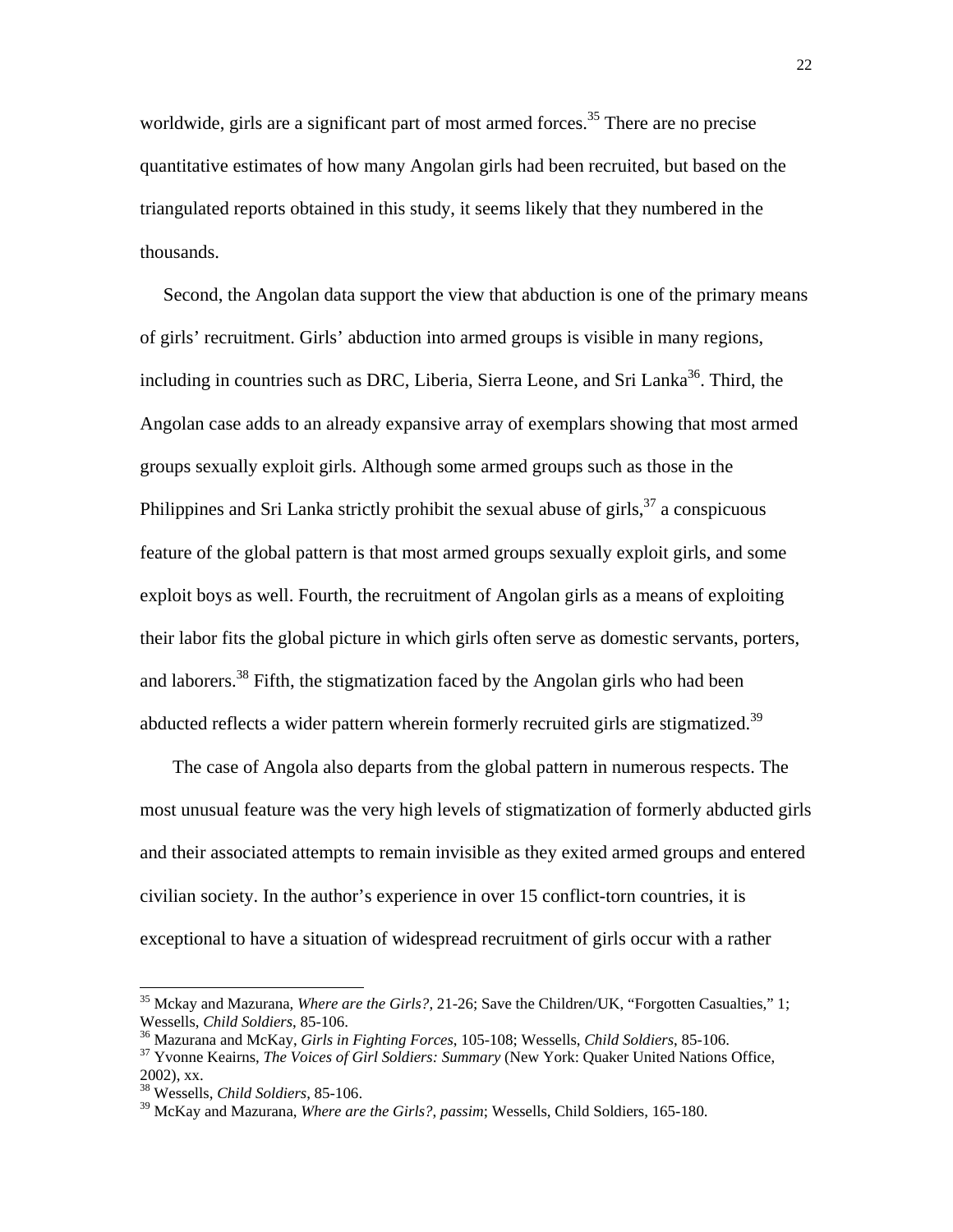complete lack of awareness among highly concerned and vigilant child protection actors. This rather total invisibility of girl soldiers probably does not result from the recruiters' suppression of information alone. More likely, it owes to the girls' efforts to conceal their experiences and situation due to fear of unusually strong stigmatization. An important question that warrants additional research is why the girls' level of actual or perceived stigmatization was so great as to enable this unusual level of invisibility of the formerly abducted girls.

 Also, the roles played by the Angolan girls who had been recruited were unusual in several respects. One unusual role was the all-night dancing plus sex that the girls were demanded to provide. Also unusual was the low percentage of girls who were combatants. This observation is unlikely to be an artifact of the selective sampling of the girls since the boys and key informants from many areas agreed that overwhelmingly, the girls had not been in combat roles. Most likely, commanders valued Angolan girls for their labor capacity and sexuality more than for their fighting ability. This situation is unusual because in conflicts such as diverse as those in Sierra Leone, Liberia, Colombia, and Sri Lanka, girls have served regularly in combat roles. $40$ 

 Also somewhat unusual was the highly singular mode of girls' recruitment. Virtually all the participants in this study had been forcibly recruited in one manner—abduction and they said that this had been the only means through which other girls were recruited. Although abduction is a key means of recruitment in African countries, it is often mixed with forms of recruitment in which girls decide to enter armed groups. In the armed conflicts in Mozambique and Ethiopia, some girls were abducted into armed groups, whereas other girls decided to join armed groups to liberate their society from oppressive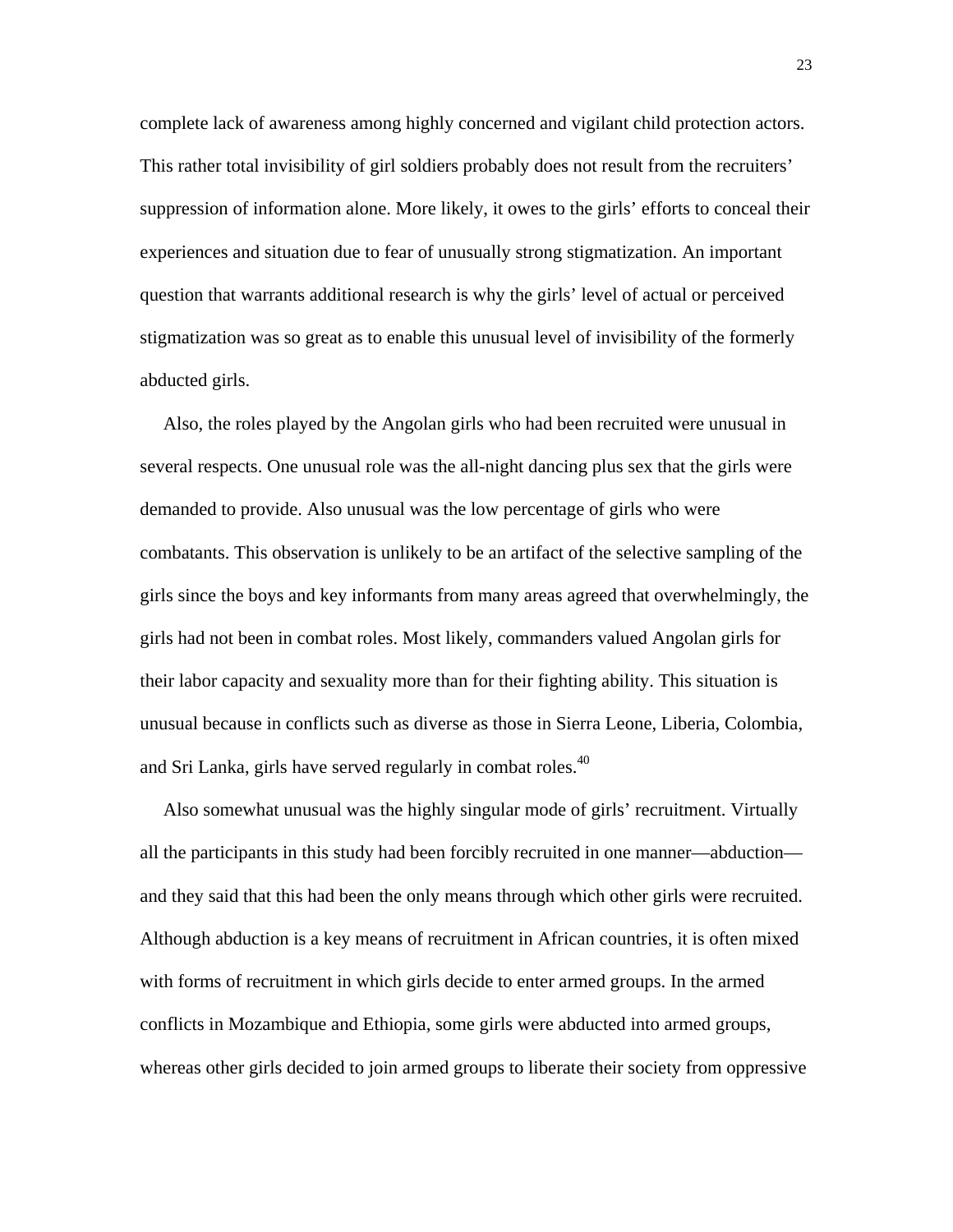regimes or to achieve greater equality with men<sup>41</sup>. This mixed pattern of recruitment is also visible in countries such as  $Nepal<sup>42</sup>$  and Sri Lanka. As Jo Becker points out in her paper in this volume, the LTTE often recruits girls forcibly in Sri Lanka. Yet other girls apparently join the LTTE because they succumb to the political propaganda and believe that they are fighting to help liberate Tamil people from oppression.

 The reliance on forced recruitment may have reflected the relatively the low levels of support for UNITA by civilian populations outside UNITA's immediate sphere of control. Not uncommonly, people living in areas ripe for attack by UNITA were also subject to attacks by the Angolan army. To survive in such an area, people often learn to avoid taking sides because allegiance with one side may invite attack by the other side. It remains for future research to determine whether it was this factor, weak propaganda methods, or other factors that made forced recruitment the sole means available to UNITA for recruiting girls.

 Overall, this research helps to point out that methods of recruitment are highly contextual and varied. It is too simplistic to talk about "girls' recruitment" as if it occurred in the same manner in all situations. Methods of recruitment vary according to cultural norms, armed groups' situation and objectives, and levels of civilian support for the fighting. Ultimately, universalized images of "girls' recruitment" are as questionable as are universalized images of "the girl soldier."

<sup>&</sup>lt;sup>40</sup> Wessells, *Child Soldiers*, 85-106.<br><sup>41</sup> Angela Veale, *From Child Soldier to Ex-fighter: Female Fighters, Demobilisation and Reintegration in Ethiopia*. ISS Monograph No. 85 (Pretoria: Institute of Security Studies, 2003), xx; West, "Girls with Guns, xx.

 $42$  Human Rights Watch, "Children in the ranks: The Maoists' use of child soldiers in Nepal," (February, 2007), 23-25.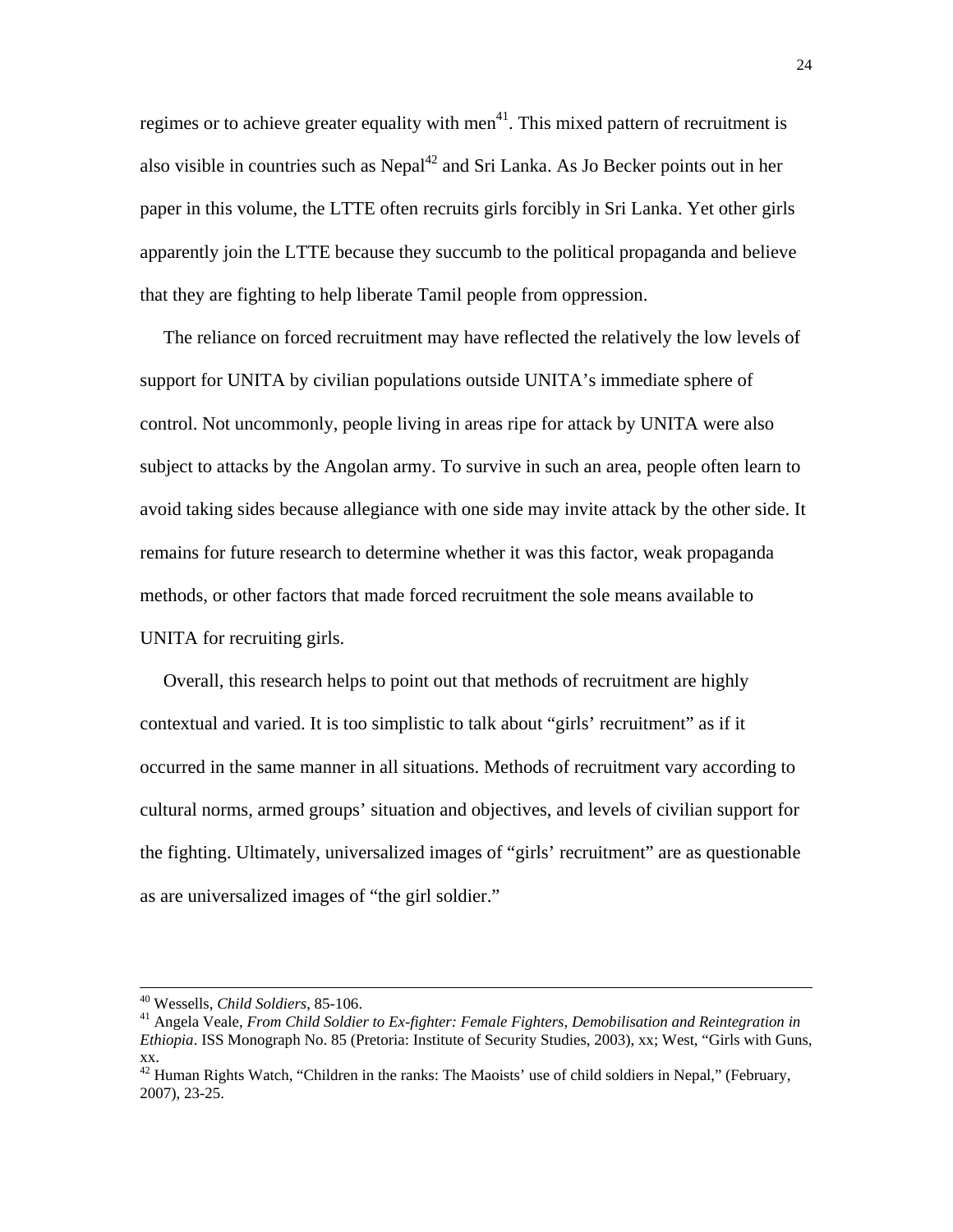#### **Implications for Research, Practice, and Policy**

 The Angolan case presented above highlights the importance of ethical sensitivity in conducting research with formerly recruited girls and in organizing reintegration programs to support them. Often researchers assume that formerly recruited boys and girls are in similar situations and to apply the same research approach to both. This is illadvised because girls experience a fundamentally greater degree of stigmatization than boys do and face other gendered risks such as those associated with pregnancy. For these reasons, the methods that are appropriate in working with boys may harm girls. Sensitive research should be tailored specifically to girls and be cautious about using methods such as predetermined random sampling or interviews that could prematurely end the girls' anonymity. Stigmatization is a sufficiently widespread problem to warrant considerable caution in the design and conduct of research on formerly recruited girls. Indeed, it is beneficial to attend to the girls' well-being before, during and after the interviews.

 This research outlines a potentially useful model for protecting the girls' well-being before, during, and after the interview. Its first step was to select the participants by working through community networks of trusted informants who can identify whether girls can talk, which girls are in a position to participate, and where and how to conduct the interviews in a girl friendly manner. Next, the interview session had present a trained social worker or other person who can provide psychosocial support if necessary. After the interview, the social worker also made follow-up visits to the participant for purposes of psychosocial support. Whether this model is necessary in all settings is debatable. In countries such as Sierra Leone, for example, most girls seem to be able to discuss their experiences without excessive distress, and some are quite eager to tell their stories, in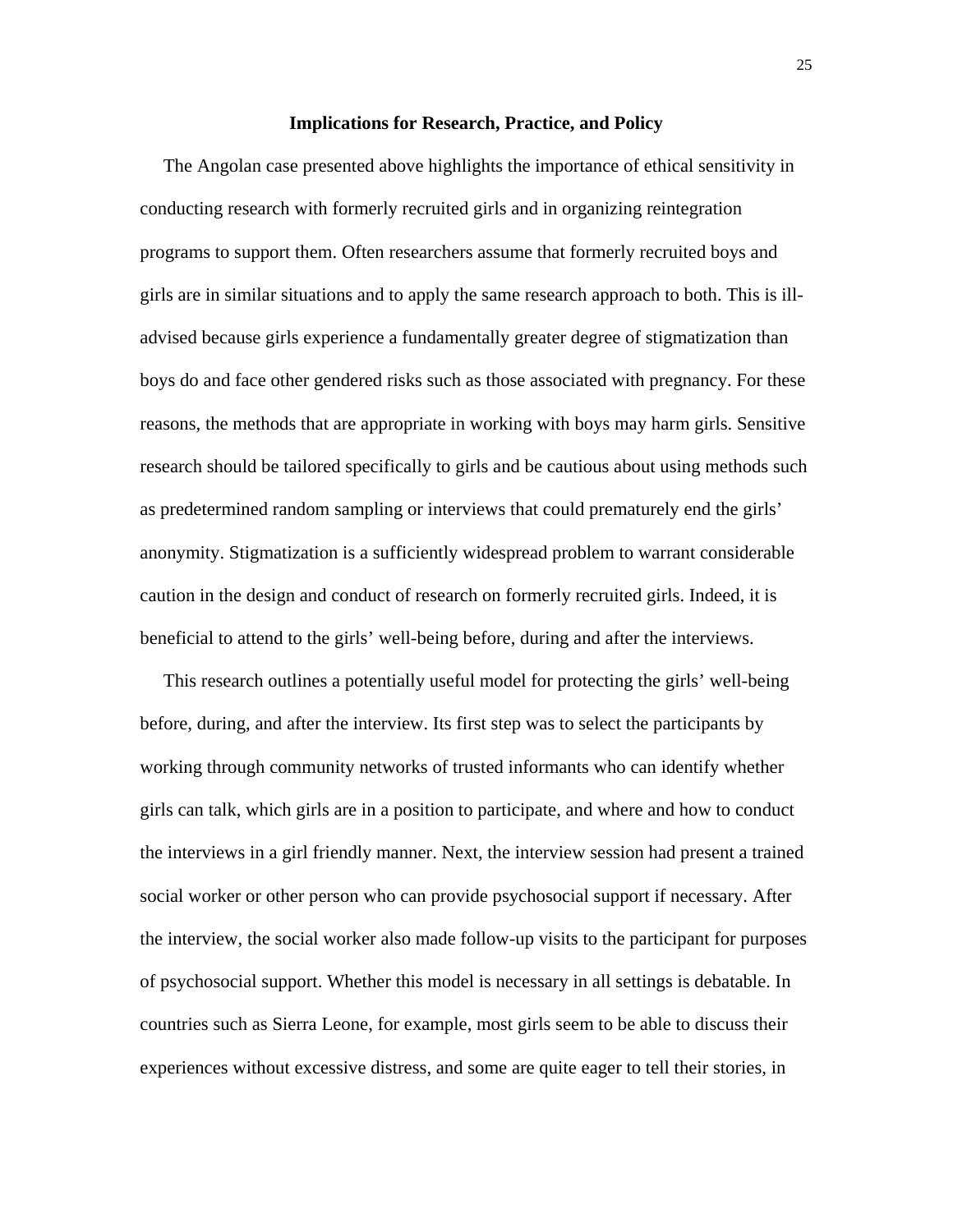part to help prevent other girls having to suffer what they had endured. Although ethical supports in research need to be tailored to fit the local context and may not need to be as stringent as those developed in Angola, researchers should aim to err on the side of caution and to go beyond a minimalist approach to respecting the Do No Harm principle.

 The ethical sensitivity of research activities is also an issue because the presence of researchers often raises expectations in unrealistic, unintended ways. In situations of severe poverty and deprivation, it is natural for war-affected people, including girls, to expect that outsiders who come and ask questions will provide much needed money and material supports. This creates an unspoken gap in expectations. On one hand, the researchers expect only to collect scientific information and make no promises about future support. On the other hand, the participants may experience raised expectations about future supports. Long delays in the provision of support or the lack of follow-up support inevitably creates frustration and feelings of exploitation and abandonment, wich only add to the suffering of the girls and their communities. To address this problem, researchers should work to manage local peoples' expectations and, more important, to connect their research with practical action and steps that will assist formerly recruited girls. One way to achieve this is by partnering with an international NGO or other agency that seeks to support girls' reintegration.

 The findings outlined above also have significant implications for practice, which also encounters significant ethics issues, including those related to stigmatization. The following are key steps toward supporting formerly abducted girls in an ethically appropriate manner.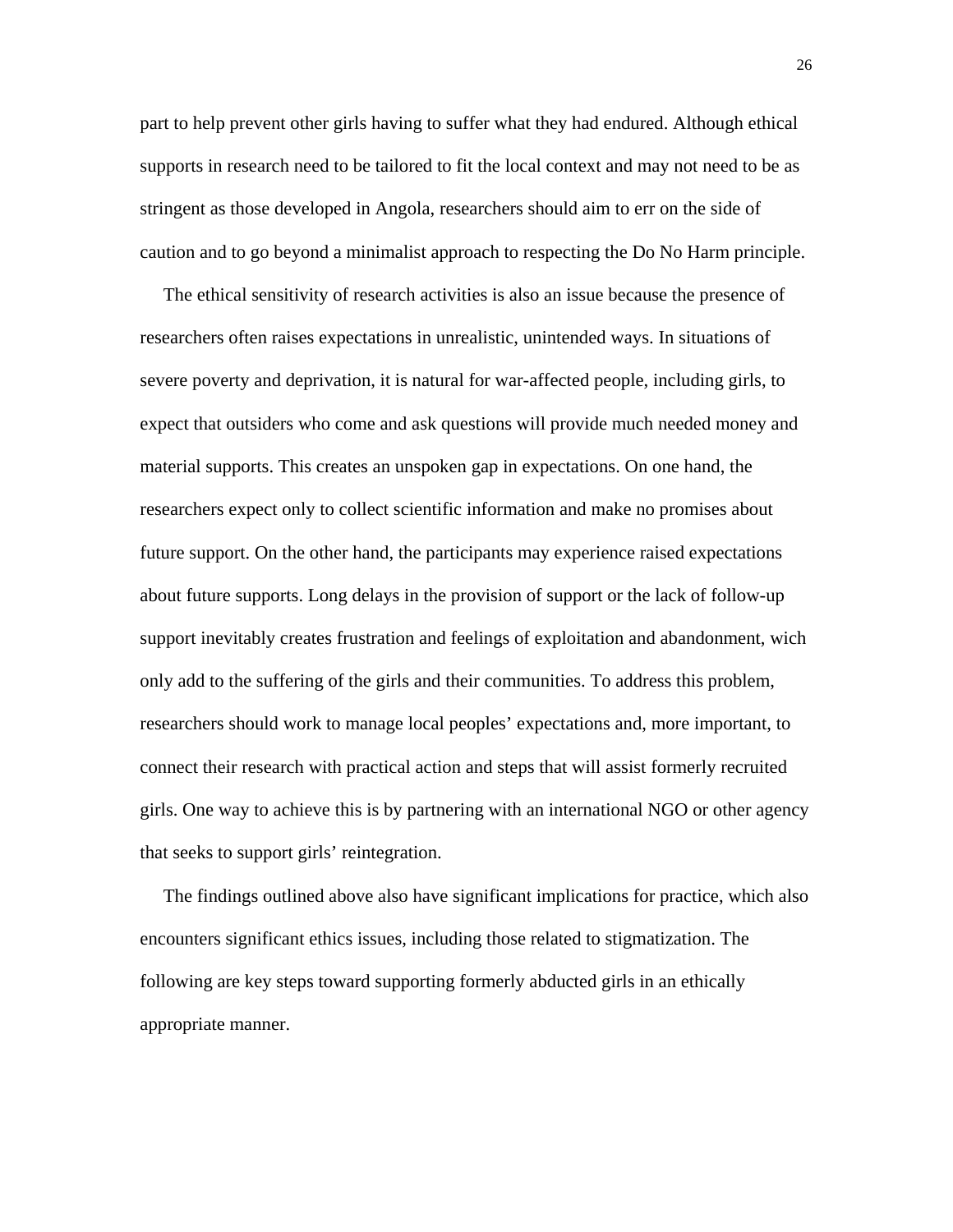- Design and conduct assessments in ways that minimize stigmatization and protect the girls' anonymity to the extent that they desire to remain unseen.
- Tailor programs to address girls' specific needs, avoiding the tendency to create a single set of reintegration supports for formerly recruited girls and boys.
- Use a participatory approach that strengthens girls' sense of agency and enables them to define which supports are most useful and the appropriate implementation schedule.
- Develop integrated programs that support not only formerly abducted girls but also other at-risk children. Avoid the reverse stigmatization that can result from supporting only formerly recruited girls, who may be better off than other vulnerable children in the community.
- Working through local networks, build community supports that will decrease the burden of stigma that the girls encounter and encourage collective acceptance of the girls.
- Take a holistic approach, recognizing that the girls need support in areas such as health, education, livelihoods, and psychosocial support.
- Make the work flexible and long-term so that it adjusts the girls' changing circumstances.

 At a policy level, too, there are specific steps that ought to be taken to support formerly abducted girls in a more effective manner.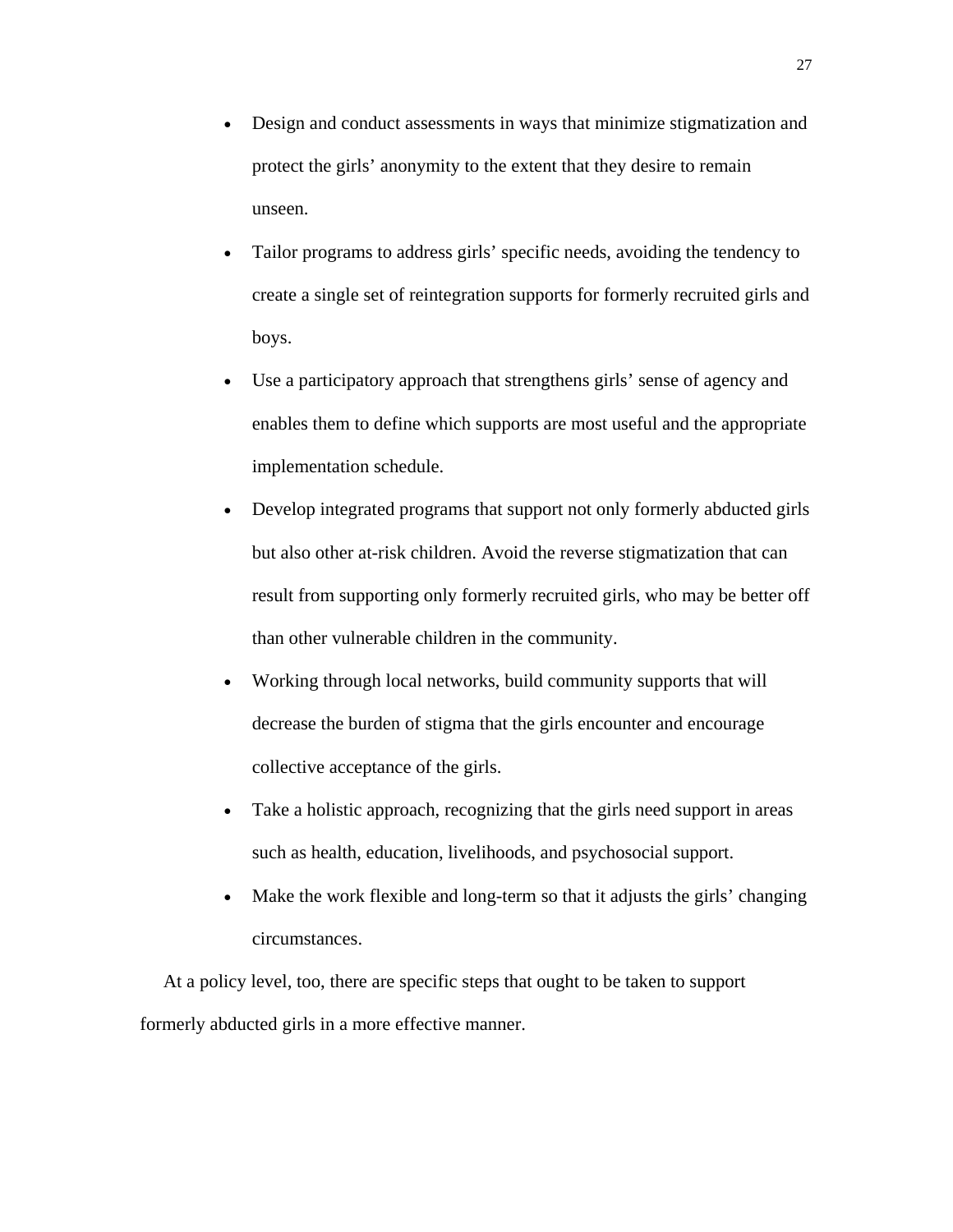- DDR processes should take into account the distinctive, gendered needs of girls.
- Recognize the diversity of girls' age, experiences, and current situation, avoiding a one size fits all approach to DDR.
- Organize nonformal reintegration supports for girls since girls often prefer these and are frequently denied access to formal DDR programs.
- Conduct national campaigns using media such as radio to reduce the stigmatization of formerly recruited girls.
- Provide flexible, long-term funding to support girls' reintegration.

 A significant long-term challenge is to interweave research, practice, and policy in constructive ways that increase girls' protection and prevent their recruitment and rerecruitment by armed forces and groups. A particularly urgent need is for applied research on the impact of different program approaches. This research, which should include participatory action research, could help to guide future supports for girls and provide the empirical foundation needed to construct policies that protect girls' rights and well-being. This paper will have succeeded if it invites even a few researchers to accept the challenge.

# **Bibliography**

Brett, Rachel, and Irma Specht. *Young Soldiers: Why They Choose to Fight*. Boulder, CO: Lynne Rienner, 2004.

Christian Children's Fund/Angola. *Free to Play in Peace. Angola's War Seen through the Eyes of its Children*. Luanda: CCF/Angola, 2002.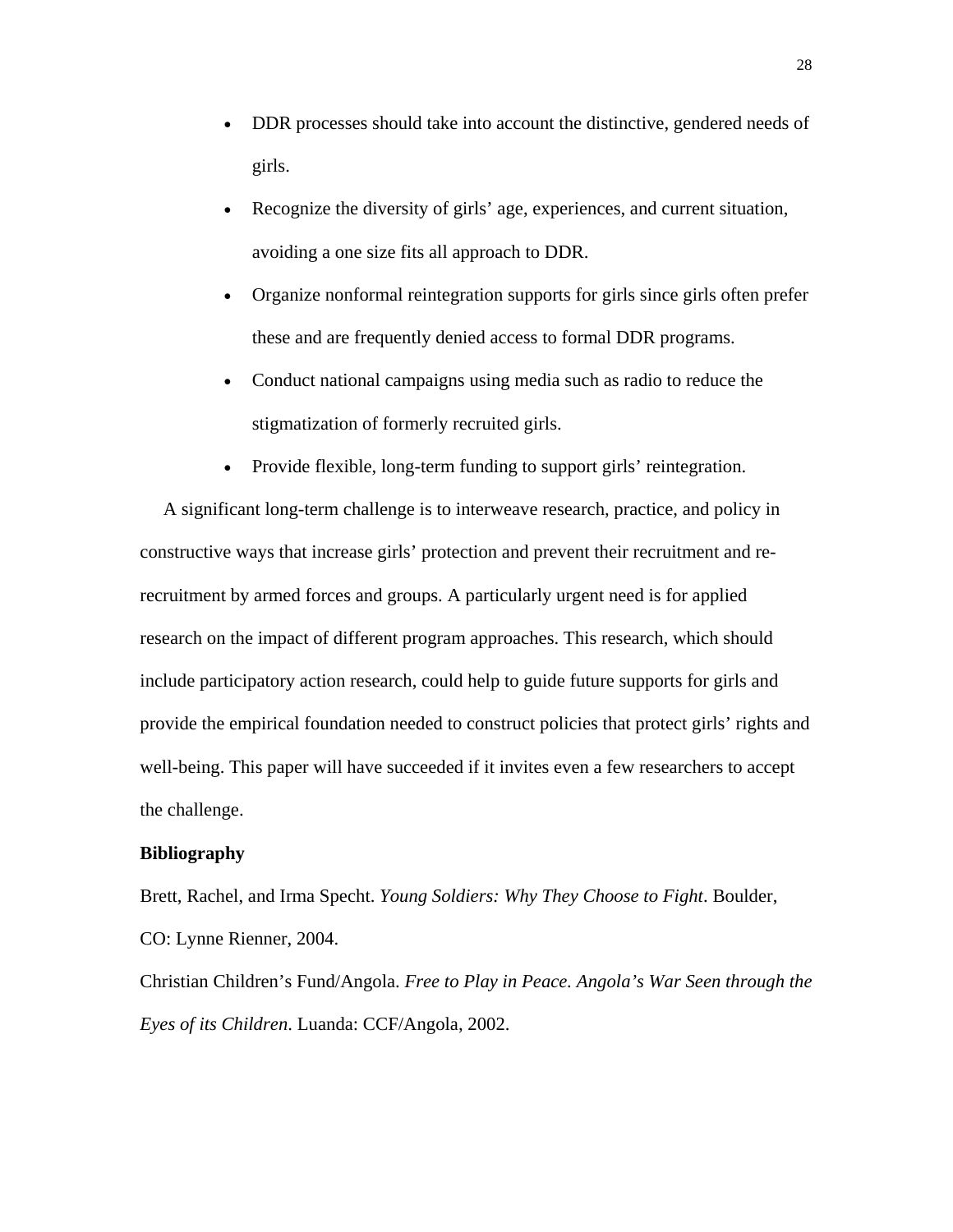Coalition to Stop the Use of Child Soldiers. *Child soldiers: Global report 2004*. London: Coalition to Stop the Use of Child Soldiers, 2004.

Human Rights Watch. *You'll Learn Not to Cry: Child Combatants in Colombia*. New York: Human Rights Watch, 2003.

Human Rights Watch. "Living in fear: Child soldiers and the Tamil Tigers in Sri Lanka." November, 2004.

Human Rights Watch. "Children in the ranks: The Maoists' use of child soldiers in Nepal." February, 2007.

Keairns, Yvonne. *The Voices of Girl Soldiers: Summary.* New York: Quaker United Nations Office, 2002.

Machel, Graca. *The Impact of War on Children*. Cape Town: David Philip, 2001. Mazurana, Dyan, Susan McKay, Khristopher Carlson, and Janet Kasper, "Girls in Fighting Forces and Groups: Their Recruitment, Participation, Demobilization, and Reintegration," *Peace and Conflict: Journal of Peace Psychology* 8(2): 97-124. McKay, Susan, and Dyan Mazurana. *Where are the Girls? Girls in Fighting Forces in Northern Uganda, Sierra Leone and Mozambique: Their Lives During and After War*. Montreal: International Centre for Human Rights and Democratic Development, 2004. Pape, Robert. *Dying to Win: The Strategic Logic of Suicide Terrorism*. New York: Random House, 2005.

Save the Children/UK. "Forgotten casualties of war: Girls in armed conflict." November, 2005.

Stavrou, Vivi. *Breaking the silence: Girls forcibly involved in the armed struggle in Angola*. Montreal: International Centre for Human Rights and Development, 2005.